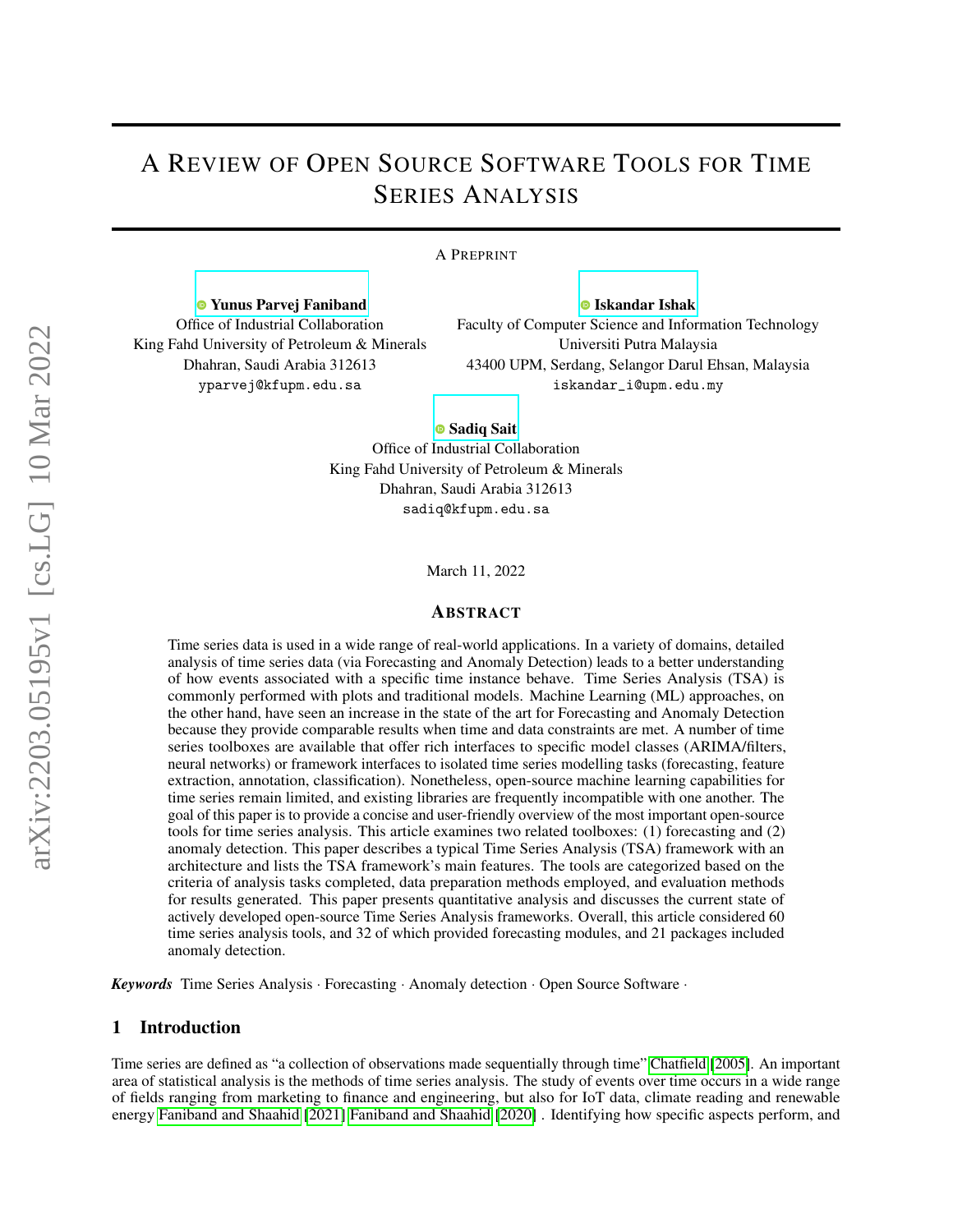being ready to foresee their expansion, aids to diagnose issues, foresee actions, and conclusively strengthen greater outcomes. Although this leads to several specifications, forecast of instances based on prior behavior (forecasting) and the detection of sporadic observations, in relationship to the generalization of the data items (anomaly detection) are two familiar areas of time series analysis.

Categorization of time series becomes necessary because no approach has the necessary generalization capabilities to address every type of time series. Seasonality, Trend, and Outliers are the main features to consider when classifying time series [Chatfield](#page-12-3) [\[2003\]](#page-12-3). The instances of time series analysis scenarios constitutes an important problem in areas such as sociology, scientific science, economy, economics, stock control, marketing, production planning and engineering as argued by the authors in [Brockwell et al.](#page-12-4) [\[2016\]](#page-12-4). The objective of the analysis of the time series is to draw conclusions from these structures. Following the establishment of a convenient model collection, parameters can be evaluated, data fitness can be investigated, and fitted models may be used to gain a better understanding of the series generating process. The models can be applied to characterize data, extract noise from signals (via time plots) and test hypotheses, such as global warming using climate data. These goals can be divided into four categories: description, explanation, prediction (forecasting), and control.

Rapid Prototyping, Reproducibility and Transparency are the three main areas where Toolboxes aid the researcher community. Toolboxes are essential for Rapid Prototyping, as they provide a quick and efficient way to implement and experiment with new models. Users and researchers can evaluate and compare models quickly and systematically. The other critical feature is Reproducibility, which allows researchers to reliably reproduce the results of existing models and then compare them with new models. Machine learning and forecasting research are very much dependent on reproducibility [Makridakis et al.](#page-12-5) [\[2018\]](#page-12-5) [Arnold et al.](#page-12-6) [\[2019\]](#page-12-6). Toolboxes make algorithms and workflows more readable and transparent by providing a consistent interface for algorithms and composition functionality.

Forecasting is the prediction of unknown values inside an observable time series. For example, given an observed series  $x_1, x_2, \ldots, x_n$ , the objective is to estimate values,  $x_{n+h}$ , where *h* is the forecasting horizon. This is a significant difficulty in various aspects of the economy, such as inventory control, market strategy, and production planning. In real-world applications, time series forecasting is omnipresent. One example is forecasting of demand to supply inventory space, along with long-term economic growth forecasts to inform government policies. Other examples include predicting stock prices to aid financial decisions, and forecasting of demand to fill up inventory. Forecasting is also trending area for machine learning research, with recent advances in pure and hybrid machine learning approaches [Smyl](#page-12-7) [\[2020\]](#page-12-7). Forecasting in practice entails a number of steps: we must first specify, fit, and select an appropriate model, before evaluating and deploying it. We can implement these steps using various open-source toolboxes. In most cases, existing toolboxes tend to be severely limited in key areas. While some models support specific model families (e.g. Autoregressive Integrated Moving Average (ARIMA) or neural networks), others support more generic frameworks for forecasting. Some other options offer functionality only for specific parts of the process (e.g. feature extraction). Others provide more generic forecasting frameworks but lack interfaces to well-known machine learning toolkits such as scikit-learn [Pedregosa et al.](#page-12-8) [\[2011\]](#page-12-8). It appears, however, that despite the successful implementation of machine learning for forecasting, there is a lack of open-source toolbox that connects existing machine learning packages, enabling model development, tuning, and evaluation.

Anomaly detection is a "important analysis task, which detects anomals or abnormals in a certain set of data" [Ahmed](#page-12-9) [et al.](#page-12-9) [\[2016a\]](#page-12-9). It is also known as outlier or novelty detection and Outliers are essential because they illustrate uncommon events in a number of fields, which commonly speed up decisive actions to address. Recent trends indicate a sharp increase in the number of computer systems and digital gadgets over the last decade, due to the wide range of technologies present in the same time period. As the networks grew, security concerns increased and It is expected that unusual network traffic may be indicative of a compromised device. A common anomaly in a credit card report could indicate fraud, for instance. If there are visual anomalies in an MRI image, it could indicate the presence of a tumor. Similarly anomalies in frequencies on an EEG scan indicate seizures and/or their pre/post conditions. Anomalies from a wide variety of areas can be extrapolated and are categorized into following three groups namely Point Anomaly, Contextual Anomaly and Collective Anomaly [Ahmed et al.](#page-12-10) [\[2016b\]](#page-12-10).

Based on the literature, performing time series analysis can be a time-consuming endeavor [Petropoulos et al.](#page-12-11) [\[2022\]](#page-12-11). In actuality, it's not as simple as writing an algorithm and handing it over to a machine. To begin, the data must be prepared and cleaned. Manually conducting repetitive, time-consuming, and hands-on trial and error experiments must follow data processing. TSA frameworks, on the other hand, must be scalable and accommodate a variety of time series approaches, as well as automate them and allow them to be used iteratively to develop the model. The current ecosystem of Tools is fragmented , with many specialized tool kits, but no overarching framework, and difficult to understand, use and inter-operate.

Following are the contributions of this article: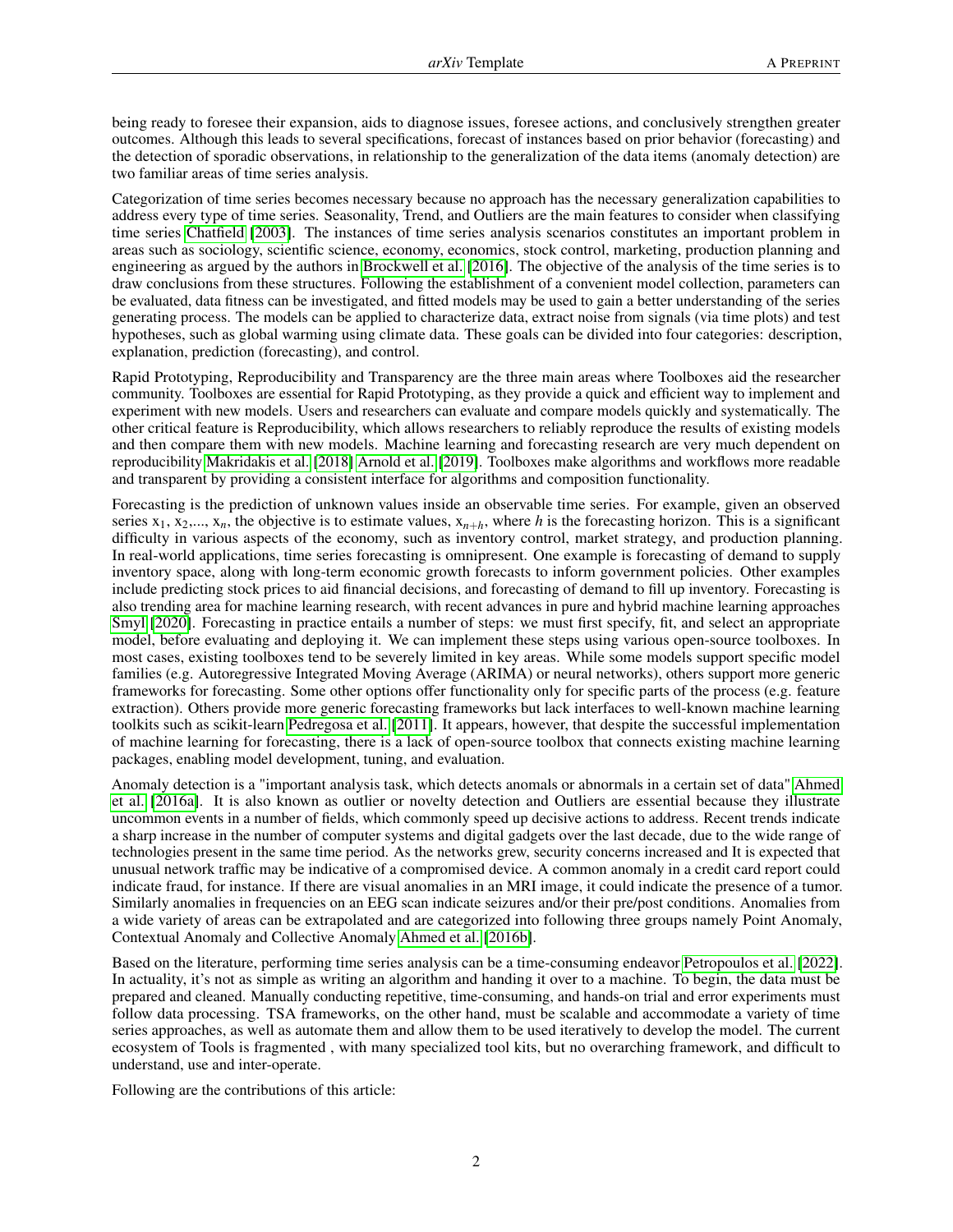

Figure 1: Overview of the search and filtering procedure for Tools code repository. The number of repositories left after each stage is indicated by edge labels.

- Introduces the basic requirements for a typical Time Series Analysis (TSA) framework ( Section [3\)](#page-3-0) with architecture and describe the main features of TSA framework in relation to the differences expressed between Univariate Time Series (UTS) and Multivariate Time Series (MTS) approaches (Section [4\)](#page-4-0) .
- A list of Tools for TSA which provide automation in time series analysis, for forecasting and anomaly detection ( See Section [5\)](#page-5-0)
- This paper presents quantitative analysis and discusses the state of the current actively developed open-source frameworks for Time Series Analysis (Section [7\)](#page-9-0), including Forecasting, and Anomaly Detection

# 2 Methodology

This work conducted systematic literate review according to the guidelines specified in [Kitchenham and Brereton](#page-12-12) [\[2013\]](#page-12-12). These guidelines, on the other hand, are geared toward printed materials (academic research articles) rather than software packages. As a result, some adjustments are made to these procedures and explored the literature databases and open source code repositories (e.g., Bitbucket, SourceForge, Github).

### 2.1 Selection Criteria for Tools:

Based on the literature review the TSA tasks fall into following categories: Forecasting (Prediction) (*TSK1*) ( [Fakhrazari](#page-12-13) [and Vakilzadian](#page-12-13) [\[2017\]](#page-12-13) [Hendikawati et al.](#page-13-0) [\[2020\]](#page-13-0) [Mahalakshmi et al.](#page-13-1) [\[2016\]](#page-13-1) [Panigrahi and Behera](#page-13-2) [\[2020\]](#page-13-2) [Tealab](#page-13-3) [\[2018\]](#page-13-3) ), Classification (*TSK2*) [\(Abanda et al.](#page-13-4) [\[2019\]](#page-13-4) [Bagnall et al.](#page-13-5) [\[2017\]](#page-13-5)), Clustering (*TSK3*) [\(Aghabozorgi et al.](#page-13-6) [\[2015\]](#page-13-6)), Anomaly Detection (*TSK4*) [\(Wu](#page-13-7) [\[2016\]](#page-13-7), [Cook et al.](#page-13-8) [\[2019\]](#page-13-8), [Ayadi et al.](#page-13-9) [\[2017\]](#page-13-9), Segmentation (Summarization) (TSK5), Pattern Recognition (*TSK6*) ( [Torkamani and Lohweg](#page-13-10) [\[2017\]](#page-13-10), [Wang et al.](#page-13-11) [\[2019\]](#page-13-11)) and Change Point Detection(*TSK7*) ( [Sharma et al.](#page-13-12) [\[2016\]](#page-13-12), [Truong et al.](#page-13-13) [\[2020\]](#page-13-13), [Aminikhanghahi and Cook](#page-13-14) [\[2017\]](#page-13-14) ). This research work consider the open source tools implementing these tasks.

In terms of providing the data preparation capabilities, tools providing following set of methods are considered : Dimensionality reduction methods (*DP1*), Tools explicitly providing missing values imputation methods (*DP2*), tools serving decomposition methods (*DP3*) (e.g., decomposing time series into trends, seasonal components, or frequency components), tools integrated with generic transformation and features generation methods (*DP4*) and tools providing methods for computing similarity measures (*DP5*).

With respect to the Evaluation criteria followed by the TSA Tools, the following categories are identified : Tools providing the methods for model selection, hyperparameter search, or feature selection (*EVL1*), tools Providing evaluation metrics and statistical tests(*EVL2*) and tools Providing visualization methods (*EVL3*). Some of the tools provide functions for either generating synthetic time series data (*DS1*) or integrate functionality to download existing datasets (*DS2*).

The tools should be open source to explicitly target time series analysis (SC3) and implemented using popular programming language like Python,Java, C++, Julia or R (SC1). Some tools that can be used as building blocks for time series analysis and whose primary purpose is not time series analysis per se were excluded from consideration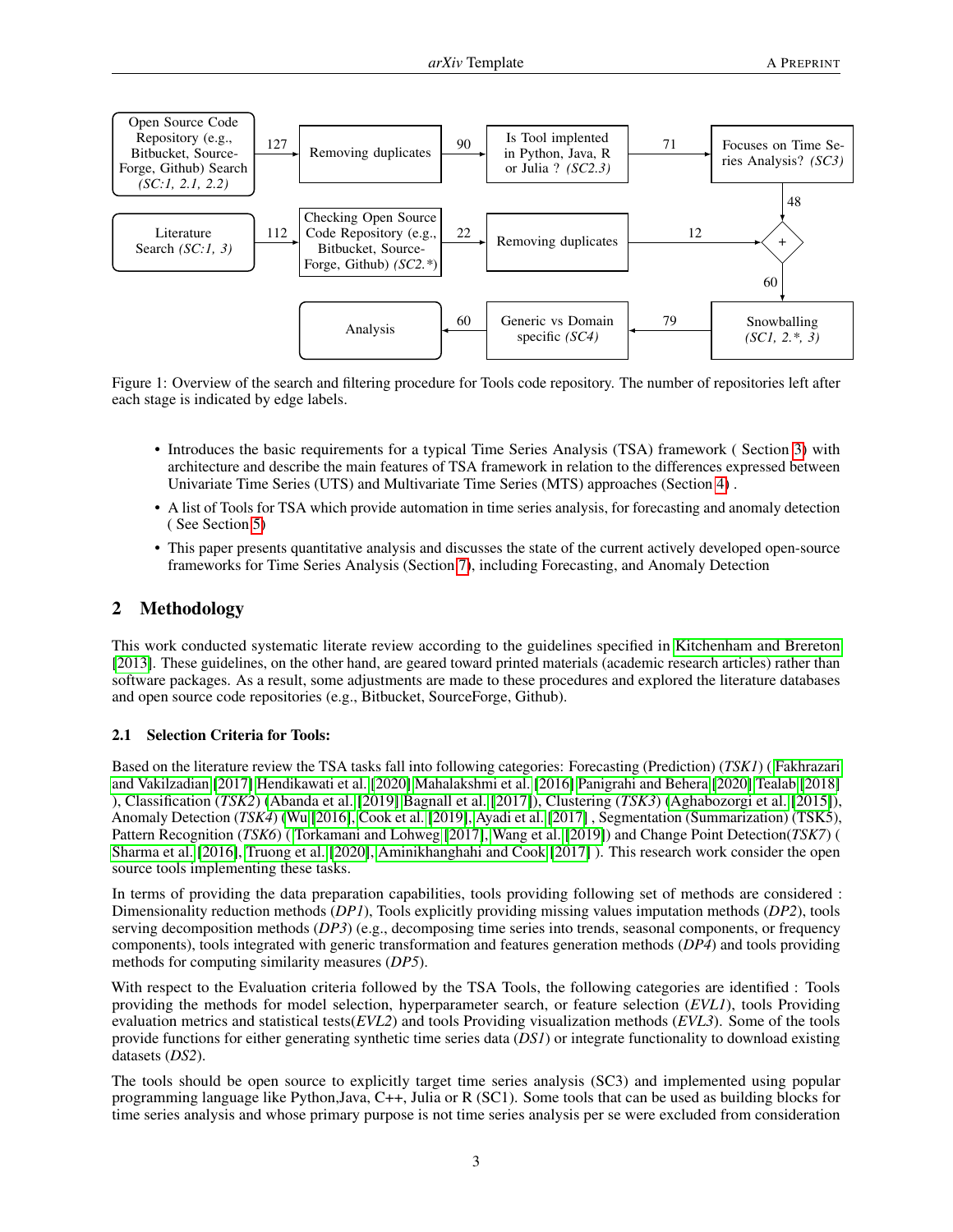(e.g., scikit-learn, scipy , numpy in case of Python). The search process narrowed down to tools that provide methods which are generally domain-agnostic (IC4), and domain-specific tools were excluded.

With respect to source code repository of open source tools following points are considered. The tools should have been evolved over a time with continuous improvement and actively maintained(SC2.1) (last commit within less than 6 months). For source repositories available in Github , the tool should have more than 100 GitHub stars (SC2.2). For python based tools, it should be listed in PyPI and be installable via pip or conda (SC2.3).

# <span id="page-3-0"></span>3 Functional Specifications of TSA framework

The four baseline functional specifications of a TSA framework are as follows [Costa](#page-13-15) [\[2019\]](#page-13-15)( See Appendix:Table [3\)](#page-17-0).

- 1. Data processing capabilities: The framework must be able to provide and apply data cleaning and preparation strategies for the input dataset.
- 2. A Forecasting framework: The framework must be able to select an adequately suited approach based on the characteristics of the given time series, which will cover both basic and optimized approaches to forecasting for single and multi-value time series.
- 3. Anomaly Detection framework: The framework must be able to detect anomalous or abnormal data from a given dataset employing specialized anomaly detection approaches for single and multi-value time series.
- 4. Exposing framework operations through REST API: The framework must include a REST API that supports all operations required for forecasting and anomaly detection.

Build capabilities for data processing (FS.01) Certain time series analysis techniques require the data to contain, or not contain, specific characteristics. Some time series are classified according to seasonal patterns, trends, and anomalies (cite references ). The necessity for implementing techniques that identify and, if necessary, remove seasonal and trend patterns is enforced by this requirement. This specification also incorporates the handling of other time series characteristics, including missing values and noise.

- 1. Physical data processing characteristics: It is critical that the data be formatted properly for the framework operations. Keeping this in mind, this requirement is in charge of resolving inconsistencies caused by data entry errors.
- 2. Processing time series data characteristics : To ensure that the dataset is error-free, it is also critical to adopt measures to protect time series structures against data anomalies. This criteria stipulates that prior to the data being used in a model, concerns such as missing data and noise must be dealt with effectively. Some of the integrated approaches can be considered more robust, however, the final model has to take into account the rest, whose performance is affected by phenomenon such as a high noise level, outliers, gaps in the data (FS.01.02.02) and non-stationarity (FS.01.02.02)
- 3. Transformation of processed data : Data transformations are commonly used to improve visual readability and rescale data instances into relative values in the event of normalization This transformation requirement dictates that the framework should handle these transformations.

### Forecasting Framework (FR.02)

- 1. Integrate models: Baseline methods can be used regardless of the problem context, but they only offer a bare minimum in terms of quality. On the other hand, more sophisticated approaches can outperform the simpler ones. This requirement implies combining those methods. The optimized models should support both Univariate Time Series (UTS) (FS.02.01.01) and Multivariate Time Series (MTS) (FS.02.01.02)
- 2. Implementation of Autonomous Approach Selection: According to the features of the time series, the forecasting framework should be able to select the most appropriate method and determine the optimum parameters to match the time series' specifications (FS.02.02).

When deciding on a model, one must take into consideration the likelihood of the model fitting. The performance of ARIMA and Long Short Term Memory (LSTM) techniques is projected to be lower when applied to small datasets. Requirements for how the autonomous approach selector manages the model's decision-making and parameterization are generated by the autonomous approach selector.

• Select the most fitting model: This requirement (FR.02.01) states that approach selector should be able to determine the overall quality of the different approaches within a dataset, taking into consideration the characteristics of the dataset.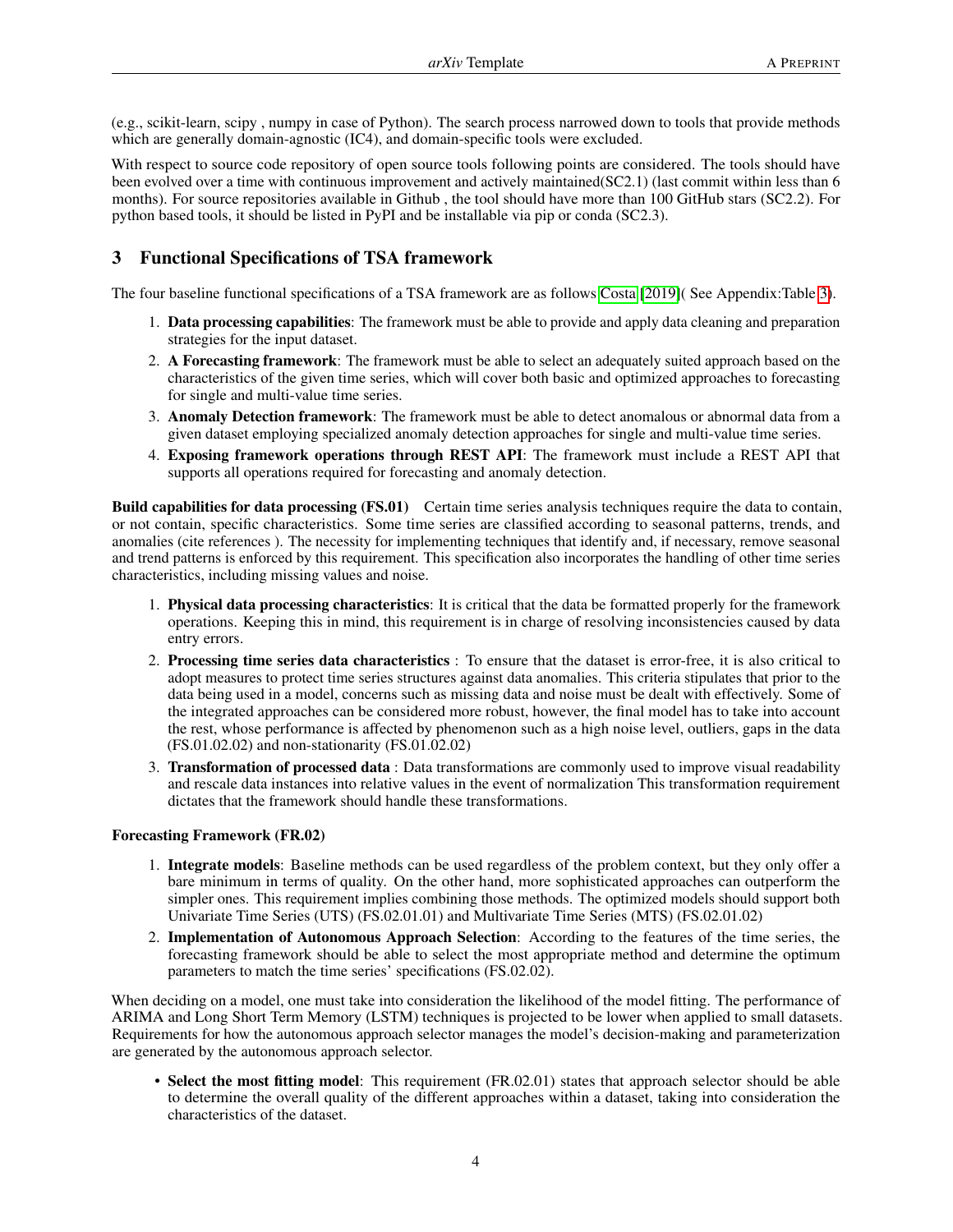• Select the most fitting parameter values: Following the selection of a particular approach, it must be properly parametrized. This is important for all of the methods that are available. In case of k-NN, a few parameters should be anticipated (just the number of adjacent neighbours), whereas other approaches may warrant a greater number of parameters to minimize errors.

Anomaly Detection framework (FS.03) The requirements for the anomaly detection framework (FS.03) are identical to those for the framework for forecasting. The primary difference is the selection of the models the selector chooses from.

Exposing framework operations through REST API A combination of the forecasting and anomaly detection frameworks constitute a time series analysis framework results. TSA framework also aggregate their data handling and model management potentials. Wrapping and exposing this framework through a REST API that offers all operations of the forecasting and anomaly detection allows flexible integration into other services (FS.04).

Performance Specifications Taking processing time into account is important, as some algorithms are more complex than others, which takes longer to complete. The Approach Selector should be time-bound in order to select the most appropriate approach.

- 1. Processing time for Approach Selection: It is evident that some Machine Learning (ML) techniques have drastically varying computational complexity since some techniques require much longer computation time. For the model to be usable, it is necessary that the model's implementation achieves a satisfactory performance threshold, according to this requirement. In this regard, a ratio that compares the quality of the algorithm with the complexity of the algorithm should be calculated and should be available for the user for adjustment.
- 2. Selection processing time: There are many different algorithms available to each of the selectors, which gives them the capabilities to deal with a variety of time series analysis challenges. The decision on the most appropriate method should have the least amount of impact on the overall execution time as possible. In other words, this requirement should act as a ceiling to set the Autonomous Selector's execution time.

Quality Requirements A review of the literature reveals that different approaches, with different parametrization, show differing results for both prediction and anomaly detection practices. However, because some of the data sets collected already provide successful solutions,it is worthwhile to achieve a relative quality threshold, as explained in the below requirement.

Optimum Threshold This requirement exploits datasets that are already in use and leverages already existing solutions to stipulate a quality threshold using metrics employed by the solution. This is advantageous because the process can be adjusted to generate results of comparable quality to the M4-competitive processes and other solutions provided by other developers using other sources like the Irvine (UCI) University Repository.

Technological Specifications The framework should be implemented using popular programming language like Java or Python and Licenses for all other software used should enable its use without additional charge.

# <span id="page-4-0"></span>4 General architecture of TSA framework

The primary modules of a typical TSA framework comprise of Forecasting Selector, Anomaly Detection Selector, Data Processing and Third Party Libraries.

This framework accepts time series as input, and then returns the best optimized and performing model, based on the type of analysis being performed (forecasting or anomaly detection). As shown in Figure [2,](#page-5-1) both UTS and MTS can be used in case of a forecasting and MTS, if anomaly detection is the preferred analysis.

The Forecasting Selector manages operations based on the data for which predictions are requested by the user. It maintains a number of predictive approaches which can be selected and correctly parameterised.

Like the Forecasting Selector, the Anomaly Detection Selector uses anomaly detection approaches, but applies them to Multivariate Time Series (MTS).

A variety of techniques are employed by the Data Processing module in order to ensure that data is correctly processed by the analysis selectors, while also improving the accuracy and performance of the approaches. This component also comes mainly from the third-party library supplied, which includes operations dealing with data characteristics. Scikit-learn [Pedregosa et al.](#page-12-8) [\[2011\]](#page-12-8) and Pandas [McKinney et al.](#page-13-16) [\[2011\]](#page-13-16) are such popular third-party libraries.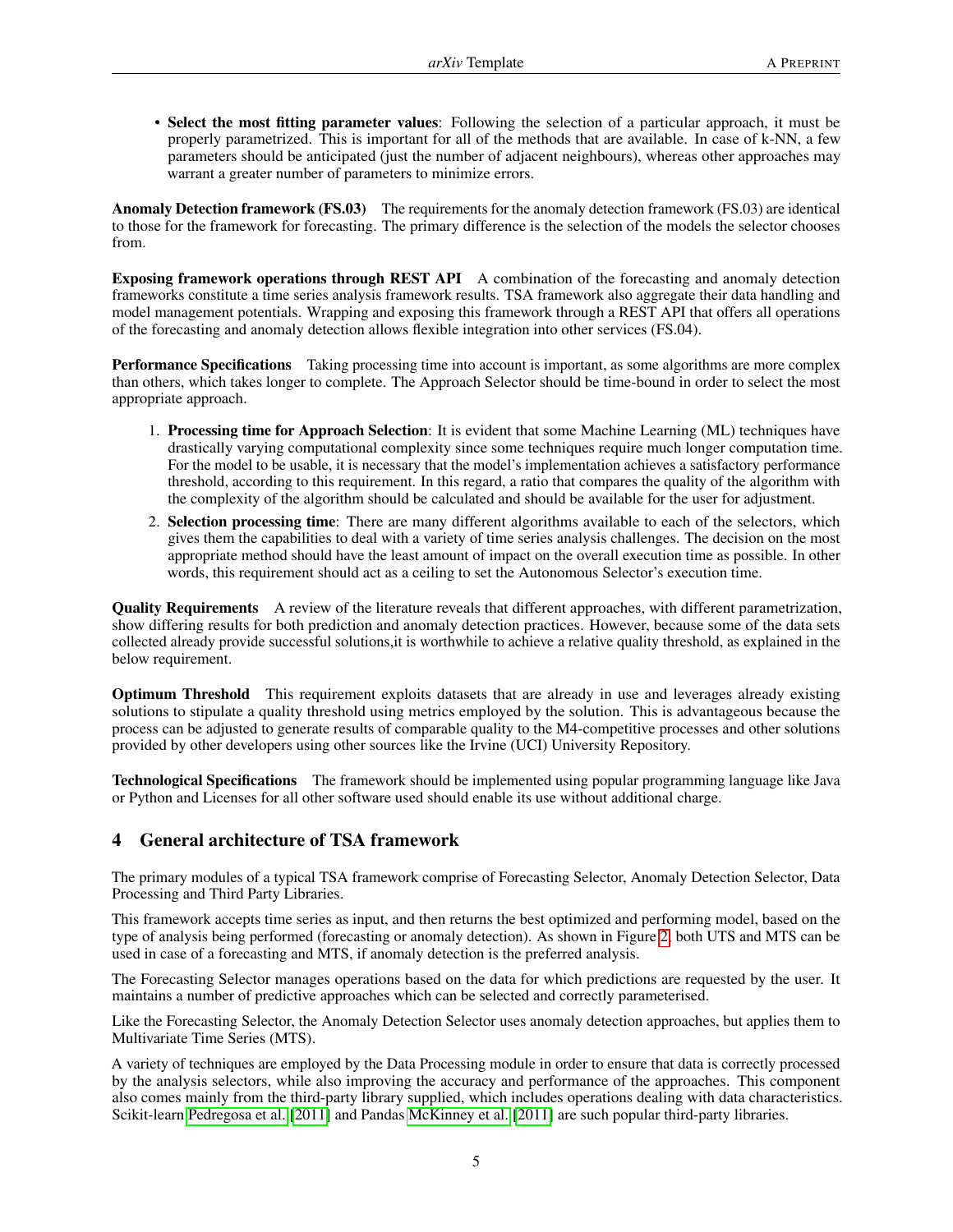

<span id="page-5-1"></span>Figure 2: General architecture of Time Series Analysis framework.

In order to maximize performance while minimizing information loss, the Scikit-learn library is used for dataset feature reduction, which facilitates feature ranking, where the features with the most discriminating power are the most relevant.

Pandas [McKinney et al.](#page-13-16) [\[2011\]](#page-13-16) is another powerful library that aids in data processing of Tabular data integrating other Python scientific computing libraries such as NumPy [Van Der Walt et al.](#page-13-17) [\[2011\]](#page-13-17) and helps to eliminate inconsistencies that are incompatible with provided selection of approaches.

### <span id="page-5-0"></span>5 Open source Tools for Time Series Analysis

A rising interest in machine learning and data mining has been seen in the past few years in many different fields. In response to this surge in opportunities, there is a substantial increase in the number of machine learning packages, including both open source and proprietary. There are time series toolboxes that provide rich interfaces to specific models (ARIMA/filters [Seabold and Perktold](#page-13-18) [\[2010\]](#page-13-18), neural networks [Alexandrov et al.](#page-13-19) [\[2019\]](#page-13-19) ) or framework interfaces to individual time series models tasks (forecasting [Taylor and Letham](#page-13-20) [\[2018\]](#page-13-20) [Guecioueur,](#page-13-21) feature extraction [Kanter and](#page-13-22) [Veeramachaneni](#page-13-22) [\[2015\]](#page-13-22) [Tavenard et al.](#page-13-23) [\[2017\]](#page-13-23) [Christ et al.](#page-14-0) [\[2018\]](#page-14-0), Anomaly detection [Ayadi et al.](#page-13-9) [\[2017\]](#page-13-9) [Cook et al.](#page-13-8) [\[2019\]](#page-13-8) [Wu](#page-13-7) [\[2016\]](#page-13-7), annotation [Burns and Whyne](#page-14-1) [\[2018\]](#page-14-1), classification [Burns and Whyne](#page-14-1) [\[2018\]](#page-14-1) [Tavenard et al.](#page-13-23) [\[2017\]](#page-13-23)).

#### 5.1 Time Series Analysis Tools

A number of effective toolboxes dedicated to time series analysis exist, which offer common interfaces to apply modeling strategies of fitting, predicting, and hyper-parameter estimation and fine-tuning , as well as support for the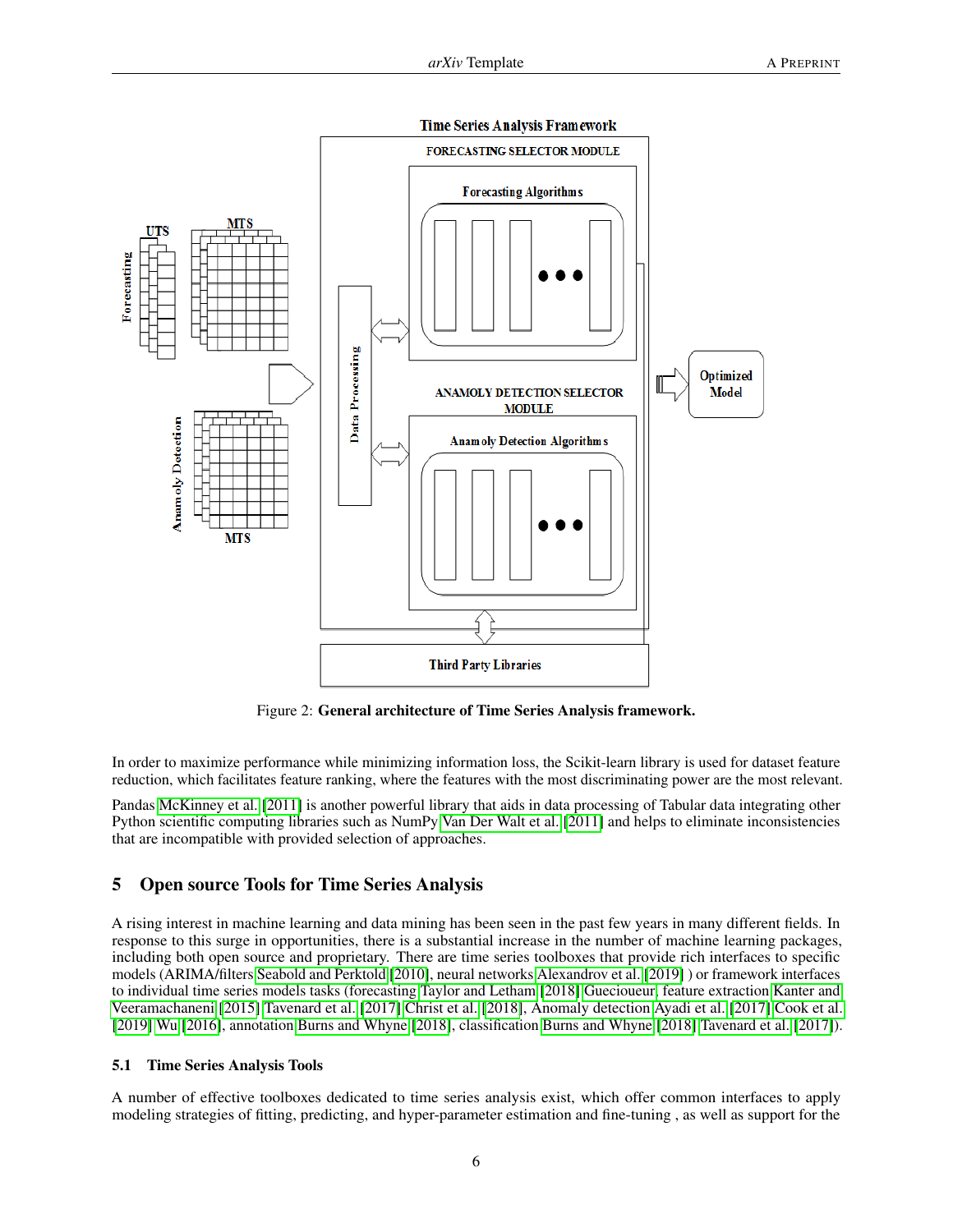building and tuning of composite models. More notably scikit-learn [Pedregosa et al.](#page-12-8) [\[2011\]](#page-12-8), Orange [Demšar et al.](#page-14-2) [\[2013\]](#page-14-2) (Python), Weka [Holmes et al.](#page-14-3) [\[1994\]](#page-14-3) [Hall et al.](#page-14-4) [\[2009\]](#page-14-4) (Java), MLj [Blaom et al.](#page-14-5) [\[2020\]](#page-14-5) (Julia), and mlr [Bischl](#page-14-6) [et al.](#page-14-6) [\[2016\]](#page-14-6), mlr3 [Lang et al.](#page-14-7) [\[2019\]](#page-14-7) or caret [Kuhn](#page-14-8) [\[2015\]](#page-14-8) (R).

Scikit-learn [Pedregosa et al.](#page-12-8) [\[2011\]](#page-12-8) is a Python module that incorporates a diverse set of cutting-edge machine learning algorithms for medium-scale supervised and unsupervised problems. This package is aimed at providing non-specialists with a high-level, general use of machine learning. Although most of the code is implemented in Python, there are also included C++ libraries with reference implementations of support vector machines (SVMs) [Cristianini et al.](#page-14-9) [\[2000\]](#page-14-9) and generalized linear models with compatible licenses. It incorporates compiled code for efficiency, with a lower reliance on NumPy [Van Der Walt et al.](#page-13-17) [\[2011\]](#page-13-17) and scipy [Jones et al.](#page-14-10) [\[2001\]](#page-14-10) only to facilitate easy distribution, and is primarily concerned with imperative programming.

Prophet [Taylor and Letham](#page-13-20) [\[2018\]](#page-13-20) is a Facebook-developed open-source forecasting library that is available in Python and R. It includes a single generic forecasting model based on the exponential-smoothing method family, but with a linear regression component as well.

Structural Time Series (STS) Tensorflow [Harvey](#page-14-11) [\[1990\]](#page-14-11) is a Google's open-source deep-learning framework recently announced. In Tensorflow Probability, STS is a part of Tensorflow's probabilistic modeling subpackage and is able to use its specialized machinery there.

Gluon Time Series (GluonTS) [Alexandrov et al.](#page-13-19) [\[2019\]](#page-13-19) is an open-source modeling tool kit from Amazon Web Services.Based on MXNet's deep learning framework, GluonTS uses a diverse set of neural forecasting models. Due to its ease of use, GluonTS allows researchers to focus on developing models instead of dealing with tedious tasks like data input and model creation and testing.

Cesium [Naul et al.](#page-14-12) [\[2016\]](#page-14-12), Seglearn [Burns and Whyne](#page-14-1) [\[2018\]](#page-14-1) , tsfresh [Christ et al.](#page-14-0) [\[2018\]](#page-14-0), and tslearn [Tavenard et al.](#page-13-23) [\[2017\]](#page-13-23) are some notable Python libraries for processing time series and sequences with machine learning. These tools mainly assist time series data to feed models of other Python open source libraries such as Scikit-learn, pandasn numpy, scipy.

Cesium is a complete time series analysis platform composed of a Python library, along with a web-based front-end, and includes features such as the ability to examine data, apply machine learning algorithms, and provide simple, repeatable, and extendable results. The Seglearn package is a scikit-learn compatible open-source Python module that enables the efficient processing of time series, sequence and contextual data for classification, regression, and forecasting issues. The 'tsfresh' (abbreviated for Time Series FeatuRe Extraction on basis of Scalable Hypothesis tests) is a python package that accelerates Time series feature engineering process by combining 63 time series characterization methods with the feature selection on the base of automatically defined testing hypotheses that by default calculate a total of 794 time series features. 'tslearn' is a Python package which includes preprocessor and functional extractor tools, as well as suitable models for the time series data (written as Scikit-learn compliant transformers).

Waikato Environment for Knowledge Analysis (Weka) (Version≥3.7.3) [Hall et al.](#page-14-4) [\[2009\]](#page-14-4) includes a dedicated time series analysis environment which enables the creation, evaluation, and visualization of forecasting models. The time series framework of Weka takes a machine learning/data mining approach to time series modeling by transforming data into a form that can be used by standard proposing learning algorithms. In Weka's graphical user interface, this environment takes the form of an online plugin tab and can be installed via the package manager. The information is encoded into additional input fields ( referred to as "lagged" variables), which removes the temporal ordering of individual input instances. The algorithms can model trends and seasonality by using a variety of other fields that are automatically computed. Any regression algorithms of Weka can be used to learn a model after data has been transformed. There are many methods that can be used to make predictions for a continuous target, such as multiple linear regression, support vector machines for regression and model trees (decision trees with linear regression functions at the leaves).

The Orange [Demšar et al.](#page-14-2) [\[2013\]](#page-14-2) open-source machine learning and data mining framework is made up of scripting and visual programming elements. When it comes to visual interface development, Orange utilizes the concept of widgets; widgets, in this context, are essentially a graphical wrapper for complex data analysis algorithms that are developed in Orange and Python. Widgets communicate with one another through channels, and a collection of connected widgets is referred to as a schema. Either orange schemas can be set up in Python scripts or, preferably, designed in an application called Orange Canvas through visual programming. The 'As Time Series' widget in orange, reinterprets any data table as a time series data and allows to choose which data attribute represents time in the widget.

TSML [Palmes et al.](#page-14-13) [\[2020\]](#page-14-13) is an IBM package implemented in Julia to process, classify, and forecast data for time series. TSML library provides common ML (Machine Learning) libraries from Python's Scikit-Learn, R's Caret and Julia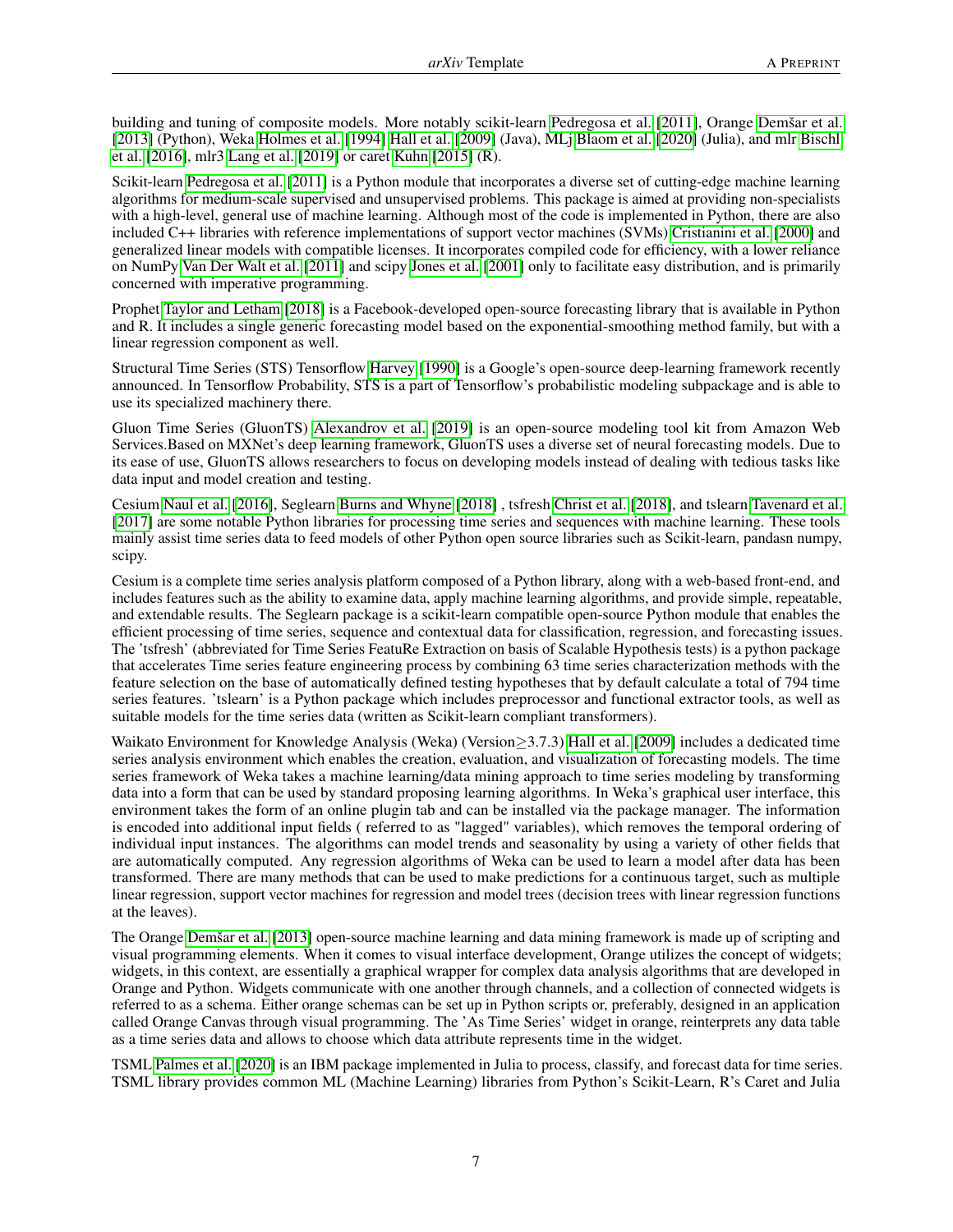Native MLs, to create complex assemblies that allow for robust time series predictions, clustering, and classification, in order to seamlessly integrate heterogeneous libraries.

The MLR3 [Lang et al.](#page-14-7) [\[2019\]](#page-14-7) package for R language provides a framework for classification, regression, survival analysis, and clustering. It has a object-oriented uniform interface to more than 160 basic learners and contains feature selection, hyperparameter tuning, and ensemble creation meta-algorithms to improve and extend the capability of basic learners. By providing a single interface that allows for the extension and combination of current learners, as well as the intelligent selection and tuning of the most suited technique for a job, this approach effectively aids in the process of meta-learning. Natively enabled parallel high-performance computing through the 'parallelMap' package [Par](#page-14-14) allows local multicore, socket, and MPI computation modes. Explicitly specifying which operations to parallelize is possible on compute clusters using 'BatchJobs' [Bischl et al.](#page-14-15) [\[2015\]](#page-14-15) package. 'mlr3temporal' package extends the mlr3 package framework by time-series forecasting and resampling methods.

The package named "Caret" [Kuhn](#page-14-8) [\[2015\]](#page-14-8) (abbreviated for classification and regression training) offers several tools for constructing predictive models in R, which have a vast variety of machine learning models available. The software includes features like as data splitting and pre-processing for projects in the early phases, as well as models for feature selection and resampling to help detect overfitting.

Some open source Feature-based time series foecasting tools in R language are tsfeatures [Hyndman,](#page-14-16) fforma [Montero-](#page-14-17)[Manso et al.](#page-14-17) [\[2020\]](#page-14-17), gratis [Kang et al.](#page-14-18) [\[2020\]](#page-14-18), seer [Talagala et al.](#page-14-19) [\[2018\]](#page-14-19). 'tsfeatures' provides methods for extracting various features from time series data. The 'fforma' forecasting tools use a model combination approach to provide forecasting and can be used for model averaging or model selection. 'fforma' works by training a 'classifier,' or machine learning algorithm, how to select and combine forecast models. n feature-based time series forecasting, the 'gratis' package provides efficient algorithms for generating time series with a variety of controllable traits, which are helpful in creation of training data sets.. For forecast model selection, the "seer" package uses time series features and FFORMS (Feature-based FORecast Model Selection) to implement a novel framework.

### 5.2 TSA Tools on Anomaly or Outlier Detection

Environment for Developing KDD-Applications Supported by Index-Structures (ELKI for short) [Achtert et al.](#page-14-20) [\[2008\]](#page-14-20) is a Java-based open source (AGPLv3) data mining software. ELKI's primary focus is algorithm research, with a particular emphasis on unsupervised methods in cluster analysis and outlier detection. ELKI can also integrate a geographic/geospatial information system (GIS) and a data mining system (DMS) into a single framework.

Anomaly Detection Extension in RapidMiner [Hofmann and Klinkenberg](#page-14-21) [\[2016\]](#page-14-21) include popular unsupervised anomaly detection algorithms(implemented in Java). Using this tool, it is possible to find that data that is significantly different from normal, without having to label the data. RapidMiner's graphical user interface (GUI) can be used to create data mining processes that are made up of arbitrary nested operators that are described in XML files (GUI). Massive Online Analysis (MOA) [Bifet et al.](#page-14-22) [\[2010\]](#page-14-22) is yet another Java-based software environment for developing algorithms and running experiments for online learning from changing data streams. MOA is intended to address the difficult problem of scaling up the implementation of cutting-edge algorithms to real-world dataset size and also supports bi-directional interaction with Weka [Hall et al.](#page-14-4) [\[2009\]](#page-14-4),.

Machine learning toolboxes like the Shogun [Sonnenburg et al.](#page-14-23) [\[2010\]](#page-14-23) is built in C++ and have interfaces to Python and other languages like R, Octave and Java. This software includes support vector machines, dimensionality reduction and online learning as well as clustering and implemented kernels for numeric data analysis algorithms.

The Scikit-learn [Pedregosa et al.](#page-12-8) [\[2011\]](#page-12-8) library also has a set of machine learning tools that can be used for both novelty detection and outlier detection. There are two methods for detecting anomalies: outliers and novelty detection. Outlier detection is also referred to as unsupervised anomaly detection, and novelty detection is referred to as semi-supervised anomaly detection in this context.

Python Outlier Detection (PyOD) [Zhao et al.](#page-15-0) [\[2019\]](#page-15-0) is a multivariate data outlier detection toolkit written in Python. Outlier ensembles and newly emerging deep learning models are included among the more than 20 detection algorithms that make up the toolkit. On top of PyOD, another acceleration framework called Scalable Unsupervised Outlier Detection (SUOD) [Zhao et al.](#page-15-1) [\[2020a\]](#page-15-1) is built for large-scale unsupervised outlier detector training and prediction.

PyNomaly [Constantinou](#page-15-2) [\[2018\]](#page-15-2) is a single algorithm implementation package in Python that implements a modified approach to Local Outlier Probabilities (LoOP) method. PyNomaly can be used for applications involving streaming data or when speedy calculations are required. Similary Jubatus [Hido](#page-15-3) [\[2012\]](#page-15-3) is a distributed processing framework and streaming machine learning library developed in C++ and support the Local Outlier Factor (LOF) method. The other two Python based packages implementing the Half Space Trees method are Creme [Halford et al.](#page-15-4) [\[2019\]](#page-15-4) and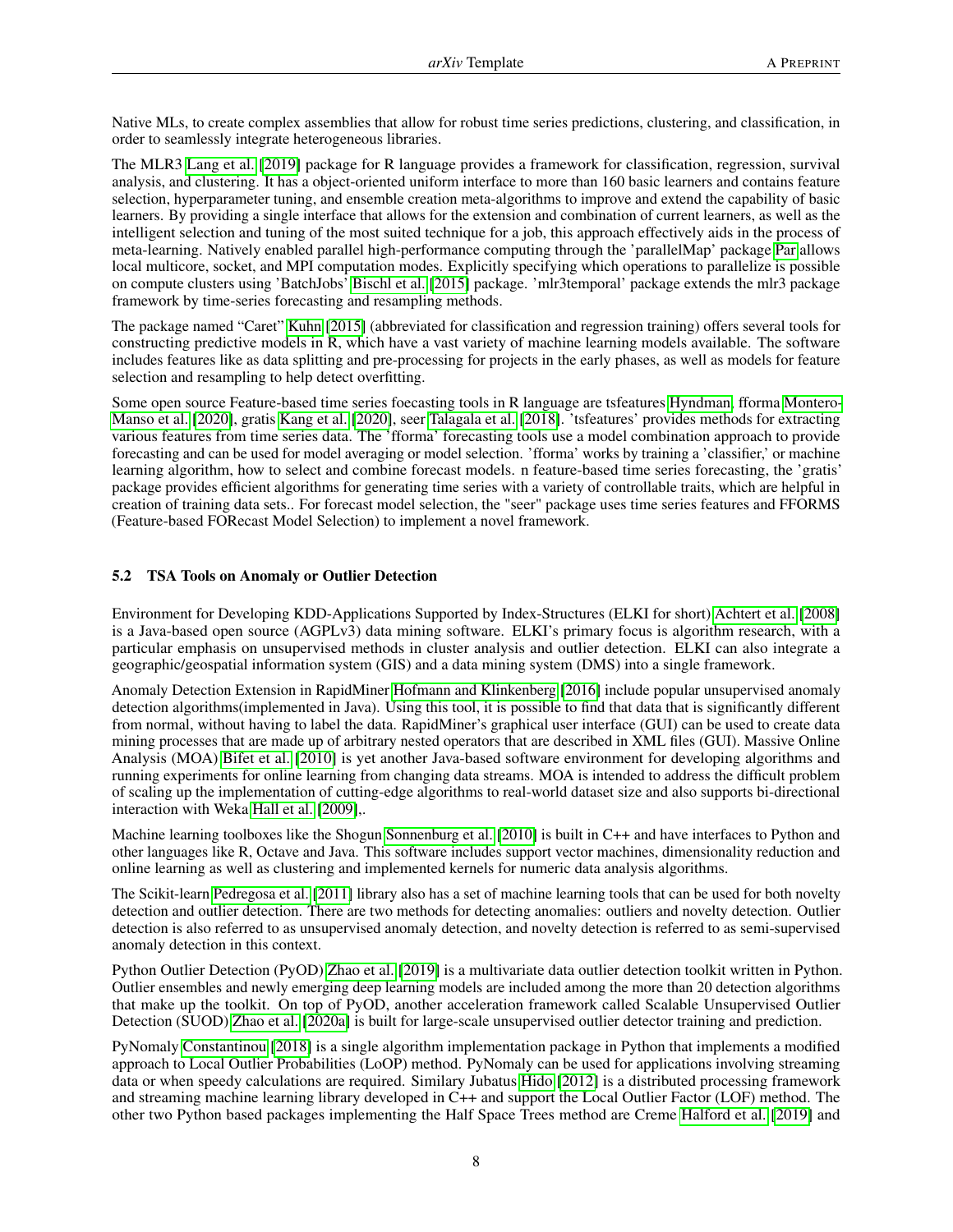scikit-multiflow [Montiel et al.](#page-15-5) [\[2018\]](#page-15-5). The new library called River [Montiel et al.](#page-15-6) [\[2020\]](#page-15-6) merges the features of Creme and scikit-multiflow.

The Anomaly Detection Toolkit (ADTK) [Arundo](#page-15-7) [\[2020\]](#page-15-7) is a Python package that detects anomalies in time series using unsupervised / rule-based methods. This package provides a set of unified APIs for common detectors, transformers, and aggregators, as well as pipe classes that connect them into models. It also has some tools for processing and visualizing time series and anomaly events.

Python Streaming Anomaly Detection (PySAD) [Yilmaz and Kozat](#page-15-8) [\[2020\]](#page-15-8) is a Python framework for conducting anomaly detection experiments that provides a comprehensive set of tools. Over 15 online anomaly detection algorithms are available in the current  $(v0.1.1)$  version of PySAD as well as two alternative techniques for integrating PyOD detectors into the streaming environment.

TODS [Lai et al.](#page-15-9) [\[2021\]](#page-15-9) is an automated Time Series Outlier Detection System designed for use in research and industry. Unlike other pipeline-building systems, TODS is extremely modular that enables the rapid construction of pipelines. TODS' *primitive* is an implementation of a function with hyper-parameters, and it serves as the foundation for all other components. Currently, TODS supports over 70 primitives, including functions for data manipulation and time series analysis, feature analysis, as well as algorithms for detection and a reinforcement module for training data. End-to-end outlier detection can be performed with the constructed pipeline by users who can freely build a pipeline using these primitives. Drag-and-drop functionality is provided by TODS with a Graphical User Interface (GUI), that enables users to create flexible pipelines.

Skyline [Stanway](#page-15-10) [\[2013\]](#page-15-10) is a real-time anomaly detection, time series analysis, and performance monitoring system designed to enable passive monitoring of metrics without the need to configure individual models/thresholds. It is intended for use in situations where a large number of high-resolution time series must be continuously monitored. Once a metrics stream is configured, Skyline automatically adds additional metrics for analysis.

Banpei [Tsuruta](#page-15-11) is a Python package for anomaly detection that was created with the objective of establishing a realtime abnormality monitoring environment. Banpei has a function that corresponds to the streaming data in order to accomplish this goal. A simple monitoring system can also be built with the help of Bokeh [Bok,](#page-15-12) which is an excellent visualization library.

Telemanom [Hundman et al.](#page-15-13) [\[2018\]](#page-15-13) is a framework for detecting anomalies in multivariate time series data using Long Short-Term Memory (LSTMs). To find anomalies in multivariate sensor data, Telemanom uses vanilla LSTMs built with Keras/Tensorflow. These artificial neural networks (LSTMs) are taught to recognize common system behaviors by feeding them encoded command information and historical telemetry data. Every time step, predictions are generated, and predictions' errors represent deviations from expected behavior. Telemanom then employs a novel nonparametric, unsupervised approach to thresholding and identifying anomalous sequences of errors for Telemanom's algorithms.

For anomaly detection on time series data, DeepADoTS [Fischer et al.](#page-15-14) [\[2019\]](#page-15-14) is a bench-marking pipeline for many state-of-the-art deep learning approaches. On time series data, its main purpose is to create a benchmarking pipeline that can be used to compare the performance of various deep learning approaches.

In streaming, real-time applications, the Numenta Anomaly Benchmark (NAB) [Lavin and Ahmad](#page-15-15) [\[2015\]](#page-15-15) offers a fresh benchmark for testing algorithms for anomaly detection. It consists of more than 50 annotated real-world and artificial timeseries data files, as well as a revolutionary scoring method built specifically for real-time application development.

An access point to a list of 'R' packages that are mostly used for anomaly detection is provided by the 'CRAN Task View' [Hyndman](#page-15-16) [\[2021\]](#page-15-16). A collection of time series outlier detection methods is provided by the 'composits' package, which may be applied to compositional, multivariate, and univariate data. To find time series outliers, this package employs the R packages forecast, tsoutliers, otsad, and anomalize. The 'forecast' package provides some simple heuristic methods for identifying and correcting outliers. The 'tsoutliers' package is primarily intended for detecting outliers in time series. This package assist to discover patterns such as level shifts, temporary changes, seasonal level shifts, innovative outliers and additive outliers. The 'otsad' package contains a set of online defect (anomaly) detectors for time series that use prediction-based and window-based algorithms. It's capable of working in both stationary and non-stationary context. 'anomalize' is a "tidy" workflow for detecting anomalies in data. An early detection package, referred to as a 'oddstream,' helps identify anomalous time series patterns in large collections of streaming time series data.

# 6 Related Work

Research topics and Application domains The field of time series analysis encompasses a wide range of research topics and applications domains. The literature contains numerous reviews on a variety of TSA topics, including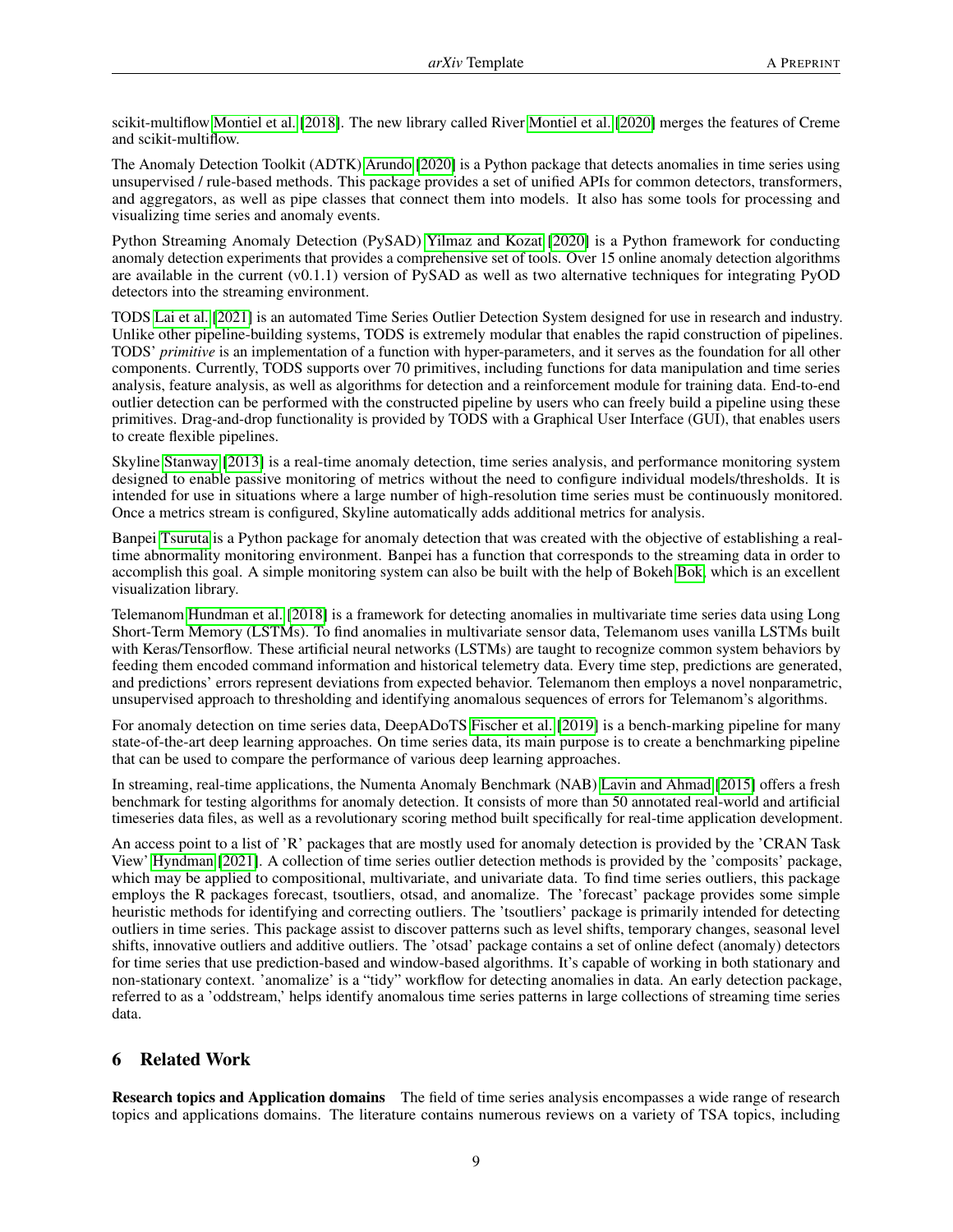| Feature                            | cesium-ml | seglearn | sktime                   | ts-fresh | tslearn  |
|------------------------------------|-----------|----------|--------------------------|----------|----------|
| Time series target                 | ×         |          |                          | $\times$ | ×        |
| Sliding window segmentation        | $\times$  |          |                          | $\times$ | ×        |
| Temporal folds                     | $\times$  |          |                          | ×        | X        |
| Context data                       |           |          |                          | $\times$ | ×        |
| Multivariate time series           |           |          |                          |          |          |
| Feature representation learning    |           |          | $\overline{\phantom{a}}$ | ×        | ×        |
| Number of implemented features     | 112       | 27       | $\overline{\phantom{0}}$ | 77       | N/A      |
| Classification                     |           |          |                          |          |          |
| Clustering                         |           |          |                          |          |          |
| Regression                         |           |          |                          |          |          |
| Forecasting                        |           |          |                          |          | $\times$ |
| Deep learning                      | $\times$  |          | $\check{ }$              | $\times$ | ×        |
| sklearn compatible model selection | $\times$  |          |                          | ×        | ×        |

<span id="page-9-1"></span>

| Table 1: Comparison of Time Series Learning features for Packages (versions): cesium (0.9.12), seglearn (1.2.2), |  |
|------------------------------------------------------------------------------------------------------------------|--|
| sktime (0.7.0), tsfresh (0.18.0), & tslearn (0.5.2).                                                             |  |

forecasting ( [Hendikawati et al.](#page-13-0) [\[2020\]](#page-13-0) [Mahalakshmi et al.](#page-13-1) [\[2016\]](#page-13-1) [Panigrahi and Behera](#page-13-2) [\[2020\]](#page-13-2) [Tealab](#page-13-3) [\[2018\]](#page-13-3) ), anomaly detection[\(Wu](#page-13-7) [\[2016\]](#page-13-7), [Cook et al.](#page-13-8) [\[2019\]](#page-13-8), [Ayadi et al.](#page-13-9) [\[2017\]](#page-13-9) ). Some of the reviews focus on pattern recognition ( [Torkamani and Lohweg](#page-13-10) [\[2017\]](#page-13-10), [Wang et al.](#page-13-11) [\[2019\]](#page-13-11)) , dimensionality reduction[\(Badhiye and Chatur](#page-15-17) [\[2018\]](#page-15-17)) and change point analysis ( [Sharma et al.](#page-13-12) [\[2016\]](#page-13-12), [Truong et al.](#page-13-13) [\[2020\]](#page-13-13), [Aminikhanghahi and Cook](#page-13-14) [\[2017\]](#page-13-14) ). Some reviews cover specific application domains such as IoT and Industry 4.0 ( [Lepenioti et al.](#page-15-18) [\[2020\]](#page-15-18), [Mohammadi et al.](#page-15-19) [\[2018\]](#page-15-19), [Zhao](#page-15-20) [et al.](#page-15-20) [\[2020b\]](#page-15-20) ), health [\(Zeger et al.](#page-15-21) [\[2006\]](#page-15-21)) and finance [\(Sezer et al.](#page-15-22) [\[2020\]](#page-15-22)).

Few papers conduct systematic reviews of language-specific packages or libraries. There are several reviews of Python packages for various domains, such as data mining Stančin and Jović [\[2019\]](#page-16-0), topological data analysis [Ray and Trovati](#page-16-1) [\[2017\]](#page-16-1), or social media content scraping [Thivaharan et al.](#page-16-2) [\[2020\]](#page-16-2). With respect to R language, there are reviews related to packages for analyzing animal movement data in R [Joo et al.](#page-16-3) [\[2020\]](#page-16-3) , as well as hydrology-related R packages [Slater et al.](#page-16-4) [\[2019\]](#page-16-4). The present article covers the open source Toolboxes for both Time Series Analysis and Anomaly Detection.

# <span id="page-9-0"></span>7 Discussion

### 7.1 Tools for Time Series Analysis

The tools for Time Series Analysis are largely divided into four groups based on the Graphical User Interface (GUI) functionality. First and foremost, tools that provide APIs but are primarily focused on the usage of a GUI that allows novices to quickly and simply apply machine learning algorithms (e.g Weka). Second, there are tools that focus exclusively on developing and presenting an useful and consistent API, implying that its intended users are capable of programming (e.g. scikit-learn and other compatible tools). The majority of tools explored in this article belong to this group. The third type of tools provide features both scripting and visual programming (e.g Orange). The fourth type of tools are intended to be used as command-line tools (and sometimes do not offer any type of API) (e.g sofia-ml).

With regard to time series learning capabilities, the tools shows different features. sktime [Löning et al.](#page-16-5) [\[2019\]](#page-16-5) and tslearn [Tavenard et al.](#page-16-6) [\[2020\]](#page-16-6) are generally devoted to the analysis of time series while tsfresh, cesium and seglearn concentrate on the extraction of time series statistical characteristics.Table [1](#page-9-1) shows the comparison of time series learning capabilities of following tools: cesium-ml, seglearn, sktime, tsfresh and tslearn.

ceseium-ml (v0.9.6) and tsfresh (v0.11.1) provide multi-variable time series feature representation learning and are currently implementing more functionality than seglearn. Although the feature representation transformers are built as a pre-processing step that is distinct from the pipeline, the pipeline can nevertheless be used by other sklearn compatible tools. By design, this results in the inability to utilize end-to-end model selection. No obvious support exists for situations that affect a sequence or time series, or where deep learning models are integrated.

Time series specific classical methods for clustering, classification, and barycenter computation for time series with variable lengths have been implemented in the latest version of tslearn (v0.1.18.4). Feature representation learning, context learning or deep learning are not supported. Pyts [Faouzi and Janati](#page-16-7) [\[2020\]](#page-16-7) is an entirely time series classification package for Python.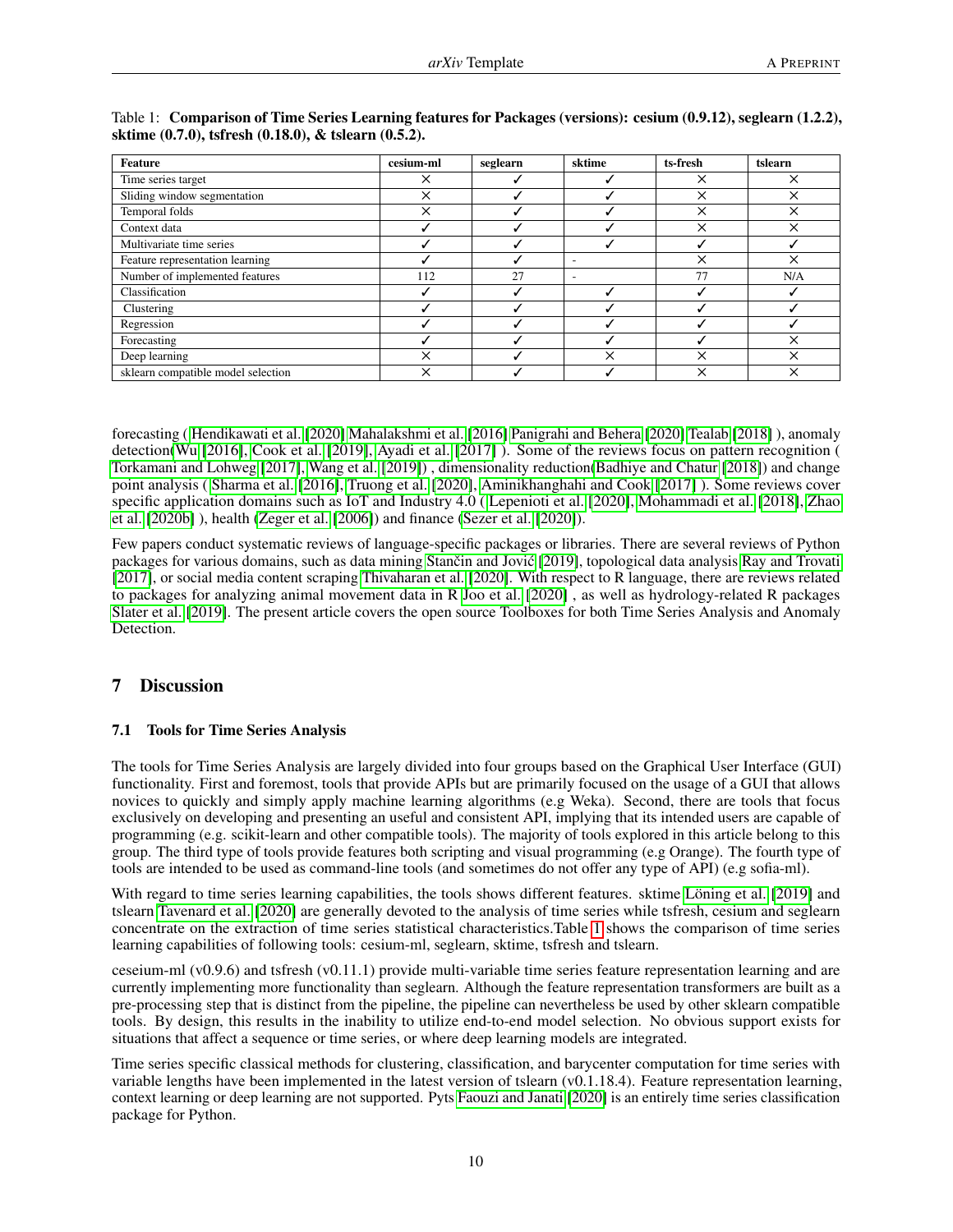sktime and pyts stand out with their numbers of implementations of algorithms published in the literature. sktime provides more tree-based algorithms, while pyts is more focused on dictionary-based and image-based models.

Practitioners with a basic understanding of forecasting models but insufficient statistical knowledge should use Prophet if they have daily data [Januschowski et al.](#page-16-8) [\[2019\]](#page-16-8). To handle data at a different granularity, you might need a different software program.In any circumstance, Prophet should be used for bench-marking. The Stan model code underlying Prophet provides greater programming flexibility for the more scientifically minded user.

The STS Tensorflow programming paradigm is beneficial for individuals who want to experiment with a programming paradigm that is connected with the TensorFlow environment [Januschowski et al.](#page-16-8) [\[2019\]](#page-16-8). Tensorflow's momentum and speed of development mean that STS is bound to get better as the community around the tool grows and expands. At this point, it does not offer a complete forecasting tool package. The user still has to implement standard components like evaluation techniques and backtesting procedures, which is a task for any but the most skilled programmer.

For users undertaking research with deep learning models and developing scenarios for operational forecasting challenges, GluonTS can serve as the go-to tool set of choice [Januschowski et al.](#page-16-8) [\[2019\]](#page-16-8). In terms of strategic and tactical forecasting, Prophet is better suited for users.

In many time series algorithms, the task of reducing a complex learning task to a simpler one is a common part of the process. Some of the frameworks allow to take advantage of reduction relationships that exist among various time series-related tasks to the fullest extent [Beygelzimer et al.](#page-16-9) [\[2008\]](#page-16-9). Many time series-related tasks, such as time series regression, multivariate (or panel) forecasting, but also forecasting and tabular (or cross-sectional) regression and time series annotation, anomaly detection have been shown to have reduction relationships [Bontempi](#page-16-10) [\[2013\]](#page-16-10).

Frameworks handle the time series dataset that can be either univariate, multivariate, or panel (sometimes referred to as longitudinal data), depending on the number and interrelation between time series variables and the number of instances for which each variable is observed.

Frameworks implement standard interfaces for fitting, predicting and hyper-parameters, and support composite model development and tuning along with support for tabular (or cross-sectional) configuration. For fitting, forecasting, and hyper-parameters, almost all of the Toolboxes or libraries examined provide the same interface for composite model creation and adjustment. Toolbox capabilities, however, are still constrained when used outside of a cross-sectional context. Toolbox capabilities, however, are still constrained when used outside of a cross-sectional context. Toolbox capabilities, however, are still constrained when used outside of a cross-sectional context. The problem is that none of them have a dedicated forecasting API built in. Another class of toolboxes extends the capabilities of tabular toolboxes by giving functionality to handle certain parts of a time series modelling process, most notably feature extraction toolboxes such as Featuretools [Kanter and Veeramachaneni](#page-13-22) [\[2015\]](#page-13-22), tsfresh [Christ et al.](#page-14-0) [\[2018\]](#page-14-0) and hctsa [Fulcher and](#page-16-11) [Jones](#page-16-11) [\[2017\]](#page-16-11). Various smaller toolkits for specific reduction approaches, such as time series regression and forecasting, are also available, ranging from tabular toolboxes.

Additionally, there are several toolboxes devoted specifically to forecasting. However, the majority of them have significant drawbacks. Forecast library [Hyndman and Khandakar](#page-16-12) [\[2008\]](#page-16-12) in R is a widely used and comprehensive toolbox for forecasting. Forecast and its partner libraries provide significant capabilities for statistical and encapsulated machine learning algorithms, as well as for pre-processing, model selection, and assessment, when used in conjunction. Deep-learning models for probabilistic forecasting are also available in Python with GluonTS [Alexandrov et al.](#page-13-19) [\[2019\]](#page-13-19) and it also interfaces with other programs such as forecast. The support for composite model generation, however, is restricted in both programs, and neither integrates with widely accessible machine learning libraries, such as scikit-Learn.

Certain model families can only be used with certain forecasting toolkits in Python. For example Time series analysis, including forecasting, can be done with statsmodels [Seabold and Perktold](#page-13-18) [\[2010\]](#page-13-18), but it is limited to statistical models (e.g. ARIMA, exponential smoothing and state space models). However, pmdarima [Smith et al.](#page-16-13) [\[2017\]](#page-16-13) provides additional tools for seasonality testing, pre-processing and pipelining, but is limited to the ARIMA family of models. Likewise Prophet [Taylor and Letham](#page-13-20) [\[2018\]](#page-13-20) is restricted to generalised additive models whereas PyFlux [Taylor](#page-16-14) [\[2016\]](#page-16-14) only support generalised auto-regressive models(e.g. GAS, GARCH).

In addition, a number of repositories, such as AtsPy [Snow](#page-16-15) [\[2020\]](#page-16-15) and the Microsoft forecasting repository, gather and aggregate common forecasting models through interfaces to existing libraries and tools to simplify workflows, but none of them permit the construction of composite models.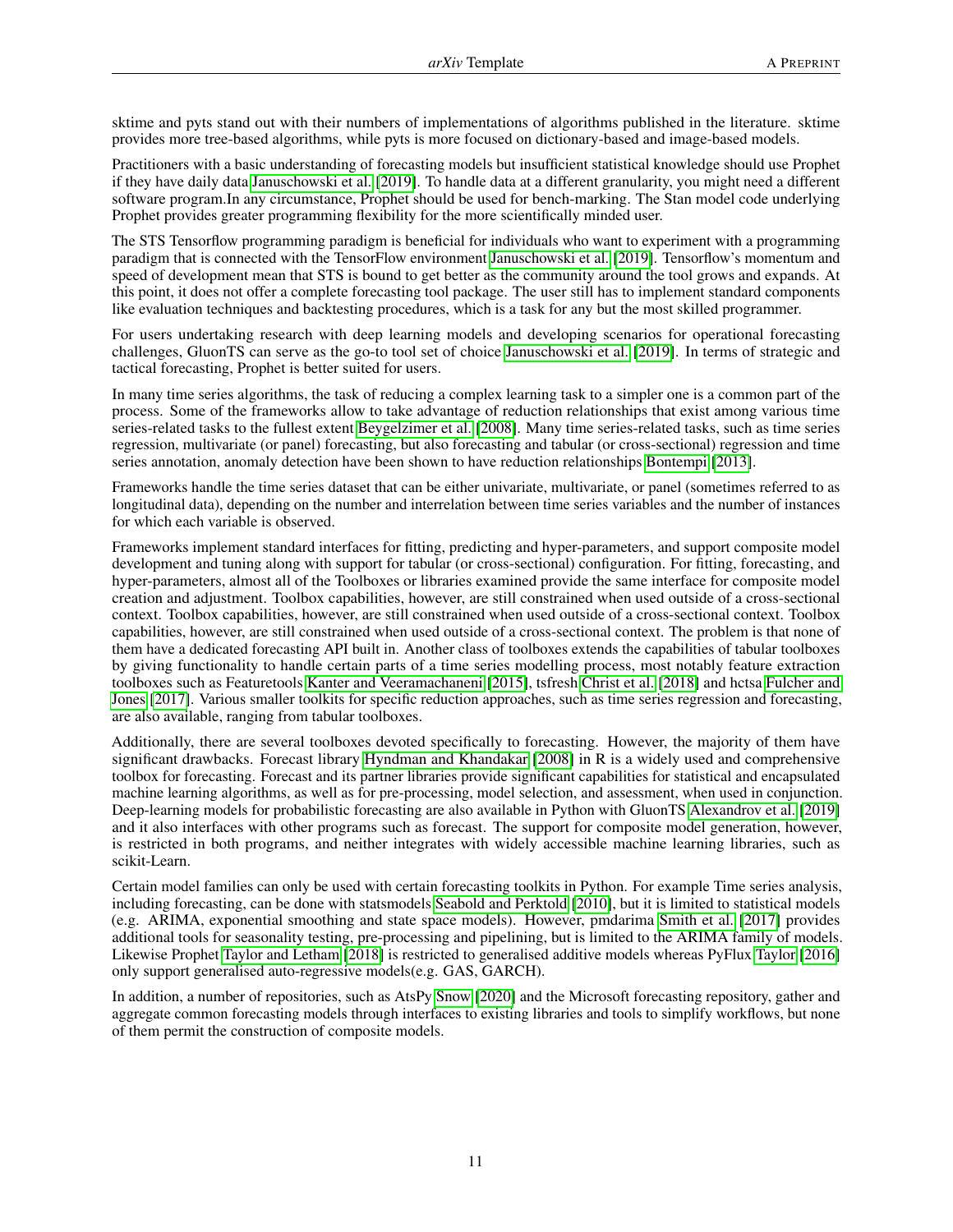| Feature                        | <b>PySAD</b> | P <sub>V</sub> OD | <b>ADTK</b> | River  | scikit-<br>multiflow | <b>Jubatus</b> | <b>MOA</b> |
|--------------------------------|--------------|-------------------|-------------|--------|----------------------|----------------|------------|
| <b>Implementation Language</b> | Python       | Python            | Python      | Python | Python               | $C++$          | Java       |
| # of Models for Streaming Data | 16           |                   |             |        |                      |                |            |
| Streaming                      |              |                   |             |        |                      |                |            |
| <b>Transformers</b>            |              |                   |             |        |                      |                |            |
| Projectors                     |              |                   |             |        |                      |                |            |
| Ensemblers                     |              |                   |             |        |                      |                |            |
| Calibrators                    |              |                   |             | ╰      |                      |                |            |

<span id="page-11-0"></span>Table 2: Comparison of some existing frameworks for streaming data and anomaly detection Packages (versions): PySAD (0.1.1), PyOD (0.9.5), ADTK (0.6.2), River (0.8.0), scikit-multiflow (0.5.3), Jubatus (1.1.1) & MOA (2021.07).

### 7.2 Discussion of TSA Tools on Anomaly detection

In the current literature, existing frameworks are divided into two categories: (1) streaming frameworks and (2) anomaly detection frameworks. Unlike batch models, which may access all data with a finite number of instances during training, a streaming anomaly detection model takes data in the form of new instances and either retains the instance for a limited length and memory or trains itself immediately. Streaming frameworks are used for a variety of machine learning tasks using streaming data, including classification and regression, in addition to anomaly detection. Due to the requirement to maintain different methods for other activities at the same time, streaming frameworks have a limited number of specialized streaming anomaly detection methods. A pipeline made up of projectors, ensemblers, and probability calibrators can be used. In a streaming context, projectors project supplied information to a (potentially) lower dimensional space so that models may better distinguish abnormalities. Ensemblers create a score by combining scores from numerous models for a single instance. Using various techniques, probability calibrators transform target score into the probability of being abnormal.

Anomaly detection software is available in a variety of programming languages, including ELKI Data Mining, Massive Online Analysis (MOA) [Bifet et al.](#page-14-22) [\[2010\]](#page-14-22) , and RapidMiner in Java. The 'CRAN Task View' [Hyndman](#page-15-16) [\[2021\]](#page-15-16) provides access to a list of 'R' packages dedicated to Anomaly detection like tsoutliers, anomalize and oddstream. There is also a large ecosystem of tools implemented in Python.

For anomaly detection, existing Toolboxes are mainly divided into three types: (1) standalone tools implementing single algorithm (like PyNomaly [Constantinou](#page-15-2) [\[2018\]](#page-15-2) , Jubatu[sHido](#page-15-3) [\[2012\]](#page-15-3)), (2) part of a general larger framework that doesn't specifically cater to anomaly detection (Novelty and Outlier Detection in Scikit-learn [Pedregosa et al.](#page-12-8) [\[2011\]](#page-12-8)) and (3) toolbox dedicated to Anomaly detection (PyOD [Zhao et al.](#page-15-0) [\[2019\]](#page-15-0), PySAD [Yilmaz and Kozat](#page-15-8) [\[2020\]](#page-15-8) etc). Also some frameworks focused on anomaly detection, such as PyOD and ADTK only target anomaly detection on batch data, whereas some framework ( like PySAD, Jubatus, MOA) targets anomaly detection on streaming data.

Table [2](#page-11-0) shows the comparison of frameworks for streaming data and anomaly detection Packages of following tools: PySAD (v0.1.1), PyOD (v0.9.5), ADTK (v0.6.2), River (v0.8.0), scikit-multiflow (v0.5.3), Jubatus (v1.1.1) & MOA (v2021.07).

Out of the compared frameworks some support streaming data (PySAD, River, scikit-multiflow, Jubatus and MOA), while others support batch data only (ADTK, PyOD). Except Jubatus, all packages support Ensemble. Projector component is supported in only River, MOA and PySAD. The PySAD has unsupervised probability calibrators that convert anomaly scores to probabilities. Anomaly scores are rarely interpretable in a probabilistic manner, and they cannot be easily transformed into anomalousness decisions.

### 7.3 Overall analysis of tools

This research work carried out the analysis of 60 tools which provide different time analysis tasks (See Table [4\)](#page-19-0). The analysis found that 32 tools explicitly providing forecasting functinality (TSK1). Forecasting is by far the most frequently implemented task by most of the tools. Classification tasks (TSK2) are implemented by 14 Tools. 13 Tools are classsfied to provide clustering methods (TSK3). Anomaly Detection (TSK4) is the second most frequently implemented task by 21 tools. Five Tools also provided segmentation methods (TSK5). Eight Tools are classified under the category pattern recognition (TSK6), consisting of both indexing and motif discovery tasks. Eight Tools are identified to provide change point detection (TSK7) functionality.

In terms of providing the data preparation capabilities, only seven tools are identified to explicitly provide functionality of dimensionality reduction methods (DP1). The facility of imputing missing values (DP2) exist in 23 Tools. 24 Tools support the Decomposition methods (DP3) such as decomposing time series into trends, seasonal components or frequency components. Explicit generic transformation and features generation methods (DP4) are implemented in 24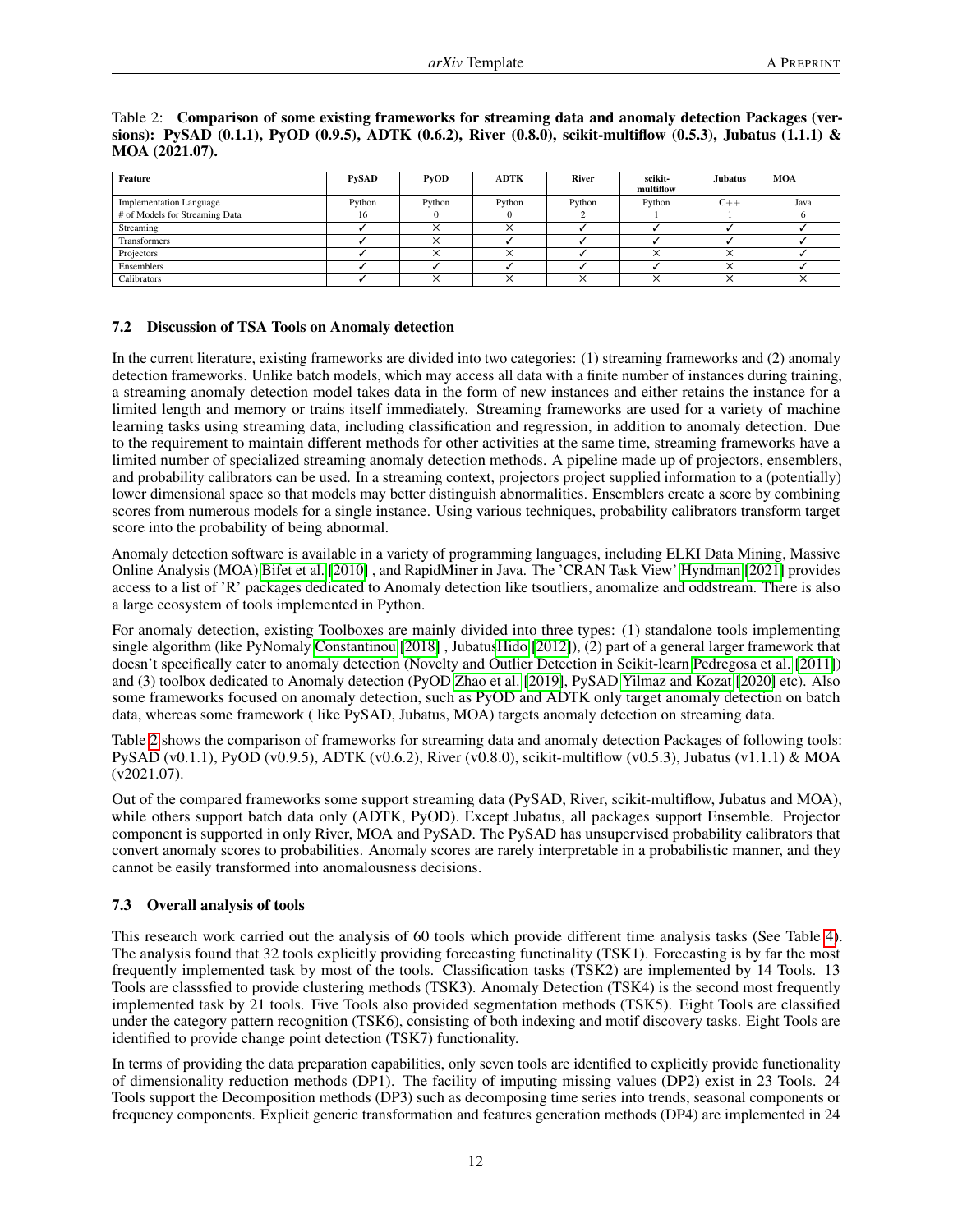Tools. The are limited number of tools (only nine) that support the functionality of providing methods for computing similarity measures (DP5). It has to be noted that there are less tools providing the data preparation capabilities of DP1 and DP5. There is no significant difference, in terms of number of tools providing other data preparation capabilities DP2, DP3 and DP4.

During the analysis on tools that provide generation of synthetic time series data (DS1), it is found that 22 tools provide this feature, while 31 tools contain specific data-sets for time series. The vast majority of these tools also include metric to evaluate the output generated. After the analysis it is found that there are 27 tools that explicitly provide methods for model selection (EVL1). Evaluation metric and statistical tests (EVL2) are included in 41 tools. Standalone visualization methods (EVL3) are provided in 39 tools.

# 8 Conclusion

This paper describes a typical Time Series Analysis (TSA) framework with architecture and listed out the main features of TSA framework. Further this article conducted a comprehensive review of open source tools for time series analysis. The tools are categorized based on the criteria of analysis tasks completed, data preparation methods employed, and evaluation methods for results generated. However this review work does not carry out evaluation of implementations or results for these tools, such as those on benchmark dataset. Overall, this article considered 60 time series analysis tools and 32 tools provided forecasting module and 21 packages include anomaly detection. A list and comparison of Tools for TSA which provide automation in time series analysis, for forecasting and anomaly detection are provided. Majority of the tools in ecosystem exists in Python, since it is the programming languages of choice for data scientists. The overall review activity showed that the existing Tool ecosystem is fragmented, with several specialized tool kits for Time series analysis but no overall framework, making it difficult to understand, utilize, and inter operate with others tools.

# References

<span id="page-12-0"></span>Chris Chatfield. Time-series forecasting. *Significance*, 2(3):131–133, 2005.

- <span id="page-12-1"></span>Yunus Parvej Faniband and SM Shaahid. Univariate time series prediction of wind speed with a case study of yanbu, saudi arabia. *International Journal*, 10(1), 2021.
- <span id="page-12-2"></span>Yunus Parvej Faniband and SM Shaahid. Forecasting wind speed using artificial neural networks–a case study of a potential location of saudi arabia. In *E3S Web of Conferences*, volume 173, page 01004. EDP Sciences, 2020.
- <span id="page-12-3"></span>Chris Chatfield. The analysis of time series : An introduction, sixth edition. 2003.
- <span id="page-12-4"></span>Peter J Brockwell, Peter J Brockwell, Richard A Davis, and Richard A Davis. *Introduction to time series and forecasting*. Springer, 2016.
- <span id="page-12-5"></span>Spyros Makridakis, Vassilios Assimakopoulos, and Evangelos Spiliotis. Objectivity, reproducibility and replicability in forecasting research. *International Journal of Forecasting*, 34(4):835–838, 2018.
- <span id="page-12-6"></span>Becky Arnold, Louise Bowler, Sarah Gibson, Patricia Herterich, Rosie Higman, Anna Krystalli, Alexander Morley, Martin O'Reilly, Kirstie Whitaker, et al. The turing way: a handbook for reproducible data science. *Zenodo*, 2019.
- <span id="page-12-7"></span>Slawek Smyl. A hybrid method of exponential smoothing and recurrent neural networks for time series forecasting. *International Journal of Forecasting*, 36(1):75–85, 2020.
- <span id="page-12-8"></span>Fabian Pedregosa, Gaël Varoquaux, Alexandre Gramfort, Vincent Michel, Bertrand Thirion, Olivier Grisel, Mathieu Blondel, Peter Prettenhofer, Ron Weiss, Vincent Dubourg, et al. Scikit-learn: Machine learning in python. *the Journal of machine Learning research*, 12:2825–2830, 2011.
- <span id="page-12-9"></span>Mohiuddin Ahmed, Abdun Naser Mahmood, and Jiankun Hu. A survey of network anomaly detection techniques. *Journal of Network and Computer Applications*, 60:19–31, 2016a.
- <span id="page-12-10"></span>Mohiuddin Ahmed, Abdun Naser Mahmood, and Md Rafiqul Islam. A survey of anomaly detection techniques in financial domain. *Future Generation Computer Systems*, 55:278–288, 2016b.
- <span id="page-12-11"></span>Fotios Petropoulos, Daniele Apiletti, Vassilios Assimakopoulos, Mohamed Zied Babai, Devon K Barrow, Souhaib Ben Taieb, Christoph Bergmeir, Ricardo J Bessa, Jakub Bijak, John E Boylan, et al. Forecasting: theory and practice. *International Journal of Forecasting*, 2022.
- <span id="page-12-12"></span>Barbara Kitchenham and Pearl Brereton. A systematic review of systematic review process research in software engineering. *Information and software technology*, 55(12):2049–2075, 2013.
- <span id="page-12-13"></span>Amin Fakhrazari and Hamid Vakilzadian. A survey on time series data mining. In *2017 IEEE International Conference on Electro Information Technology (EIT)*, pages 476–481. IEEE, 2017.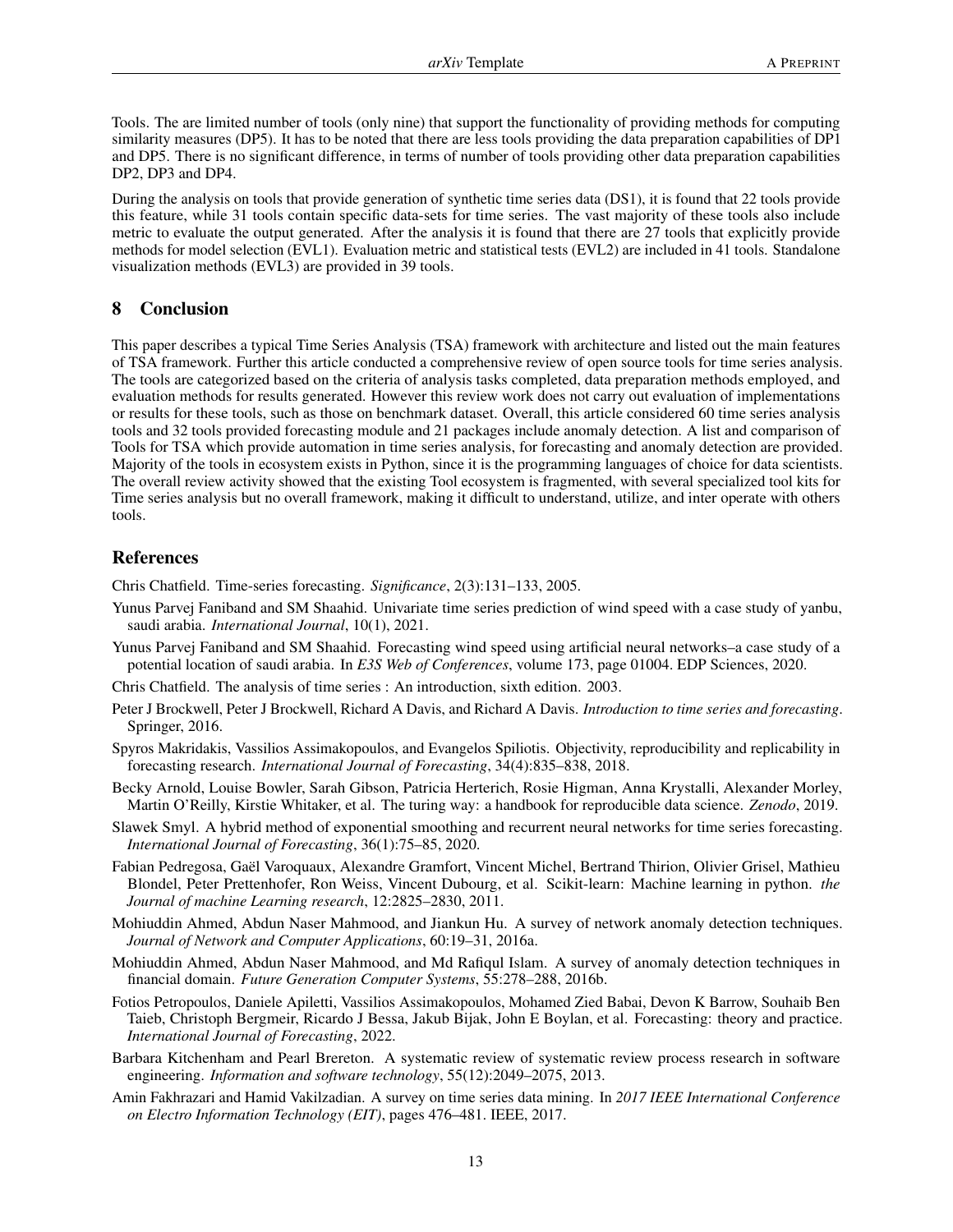- <span id="page-13-0"></span>P Hendikawati et al. A survey of time series forecasting from stochastic method to soft computing. In *Journal of Physics: Conference Series*, volume 1613, page 012019. IOP Publishing, 2020.
- <span id="page-13-1"></span>Ganapathy Mahalakshmi, S Sridevi, and Shyamsundar Rajaram. A survey on forecasting of time series data. In *2016 International Conference on Computing Technologies and Intelligent Data Engineering (ICCTIDE'16)*, pages 1–8. IEEE, 2016.
- <span id="page-13-2"></span>Sibarama Panigrahi and Himansu Sekhar Behera. Fuzzy time series forecasting: a survey. *Computational Intelligence in Data Mining*, pages 641–651, 2020.
- <span id="page-13-3"></span>Ahmed Tealab. Time series forecasting using artificial neural networks methodologies: A systematic review. *Future Computing and Informatics Journal*, 3(2):334–340, 2018.
- <span id="page-13-4"></span>Amaia Abanda, Usue Mori, and Jose A Lozano. A review on distance based time series classification. *Data Mining and Knowledge Discovery*, 33(2):378–412, 2019.
- <span id="page-13-5"></span>Anthony Bagnall, Jason Lines, Aaron Bostrom, James Large, and Eamonn Keogh. The great time series classification bake off: a review and experimental evaluation of recent algorithmic advances. *Data mining and knowledge discovery*, 31(3):606–660, 2017.
- <span id="page-13-6"></span>Saeed Aghabozorgi, Ali Seyed Shirkhorshidi, and Teh Ying Wah. Time-series clustering–a decade review. *Information Systems*, 53:16–38, 2015.
- <span id="page-13-7"></span>Hu-Sheng Wu. A survey of research on anomaly detection for time series. In *2016 13th International Computer Conference on Wavelet Active Media Technology and Information Processing (ICCWAMTIP)*, pages 426–431. IEEE, 2016.
- <span id="page-13-8"></span>Andrew A Cook, Göksel Mısırlı, and Zhong Fan. Anomaly detection for iot time-series data: A survey. *IEEE Internet of Things Journal*, 7(7):6481–6494, 2019.
- <span id="page-13-9"></span>Aya Ayadi, Oussama Ghorbel, Abdulfattah M Obeid, and Mohamed Abid. Outlier detection approaches for wireless sensor networks: A survey. *Computer Networks*, 129:319–333, 2017.
- <span id="page-13-10"></span>Sahar Torkamani and Volker Lohweg. Survey on time series motif discovery. *Wiley Interdisciplinary Reviews: Data Mining and Knowledge Discovery*, 7(2):e1199, 2017.
- <span id="page-13-11"></span>Jindong Wang, Yiqiang Chen, Shuji Hao, Xiaohui Peng, and Lisha Hu. Deep learning for sensor-based activity recognition: A survey. *Pattern Recognition Letters*, 119:3–11, 2019.
- <span id="page-13-12"></span>Shilpy Sharma, David A Swayne, and Charlie Obimbo. Trend analysis and change point techniques: a survey. *Energy, Ecology and Environment*, 1(3):123–130, 2016.
- <span id="page-13-13"></span>Charles Truong, Laurent Oudre, and Nicolas Vayatis. Selective review of offline change point detection methods. *Signal Processing*, 167:107299, 2020.
- <span id="page-13-14"></span>Samaneh Aminikhanghahi and Diane J Cook. A survey of methods for time series change point detection. *Knowledge and information systems*, 51(2):339–367, 2017.
- <span id="page-13-15"></span>Pedro Moreira Costa. *Time-Series Analysis Framework*. PhD thesis, Universidade de Coimbra, 2019.
- <span id="page-13-16"></span>Wes McKinney et al. pandas: a foundational python library for data analysis and statistics. *Python for high performance and scientific computing*, 14(9):1–9, 2011.
- <span id="page-13-17"></span>Stefan Van Der Walt, S Chris Colbert, and Gael Varoquaux. The numpy array: a structure for efficient numerical computation. *Computing in science & engineering*, 13(2):22–30, 2011.
- <span id="page-13-18"></span>Skipper Seabold and Josef Perktold. Statsmodels: Econometric and statistical modeling with python. In *Proceedings of the 9th Python in Science Conference*, volume 57, page 61. Austin, TX, 2010.
- <span id="page-13-19"></span>Alexander Alexandrov, Konstantinos Benidis, Michael Bohlke-Schneider, Valentin Flunkert, Jan Gasthaus, Tim Januschowski, Danielle C Maddix, Syama Rangapuram, David Salinas, Jasper Schulz, et al. Gluonts: Probabilistic time series models in python. *arXiv preprint arXiv:1906.05264*, 2019.
- <span id="page-13-20"></span>Sean J Taylor and Benjamin Letham. Forecasting at scale. *The American Statistician*, 72(1):37–45, 2018.
- <span id="page-13-21"></span>Ahmed Guecioueur. pysf: Supervised forecasting of sequential data in python, 2018. *URL: https://github. com/alanturing-institute/pysf*.
- <span id="page-13-22"></span>James Max Kanter and Kalyan Veeramachaneni. Deep feature synthesis: Towards automating data science endeavors. In *2015 IEEE international conference on data science and advanced analytics (DSAA)*, pages 1–10. IEEE, 2015.
- <span id="page-13-23"></span>Romain Tavenard, Johann Faouzi, Gilles Vandewiele, Felix Divo, Guillaume Androz, Chester Holtz, Marie Payne, Roman Yurchak, Marc Rußwurm, Kushal Kolar, et al. tslearn: A machine learning toolkit dedicated to time-series data, 2017.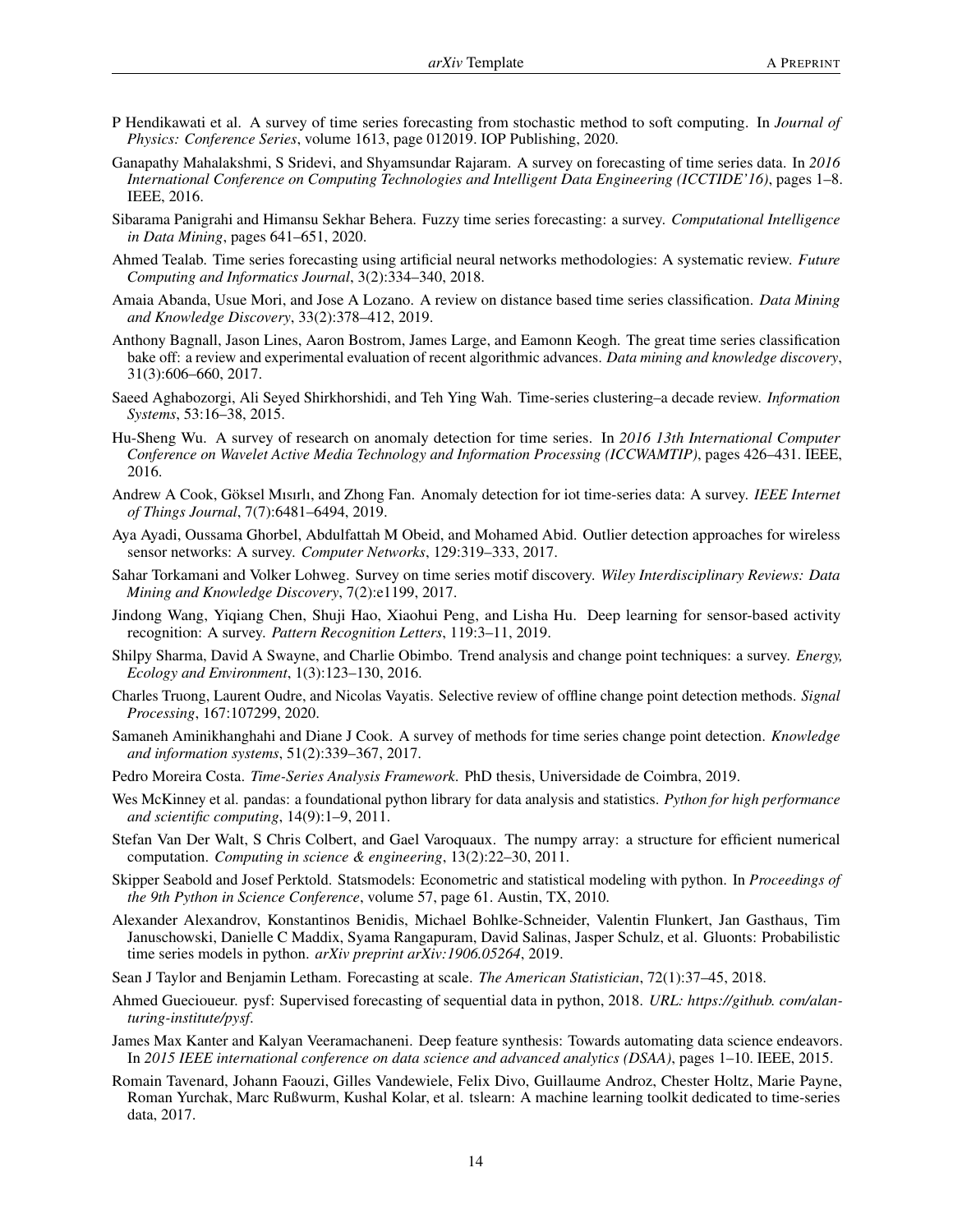- <span id="page-14-0"></span>Maximilian Christ, Nils Braun, Julius Neuffer, and Andreas W Kempa-Liehr. Time series feature extraction on basis of scalable hypothesis tests (tsfresh–a python package). *Neurocomputing*, 307:72–77, 2018.
- <span id="page-14-1"></span>David M Burns and Cari M Whyne. Seglearn: a python package for learning sequences and time series. *The Journal of Machine Learning Research*, 19(1):3238–3244, 2018.
- <span id="page-14-2"></span>Janez Demšar, Tomaž Curk, Aleš Erjavec, Črt Gorup, Tomaž Hočevar, Mitar Milutinovič, Martin Možina, Matija Polajnar, Marko Toplak, Anže Starič, et al. Orange: data mining toolbox in python. the Journal of machine Learning *research*, 14(1):2349–2353, 2013.
- <span id="page-14-3"></span>Geoffrey Holmes, Andrew Donkin, and Ian H Witten. Weka: A machine learning workbench. In *Proceedings of ANZIIS'94-Australian New Zealnd Intelligent Information Systems Conference*, pages 357–361. IEEE, 1994.
- <span id="page-14-4"></span>Mark Hall, Eibe Frank, Geoffrey Holmes, Bernhard Pfahringer, Peter Reutemann, and Ian H Witten. The weka data mining software: an update. *ACM SIGKDD explorations newsletter*, 11(1):10–18, 2009.
- <span id="page-14-5"></span>Anthony D Blaom, Franz Kiraly, Thibaut Lienart, Yiannis Simillides, Diego Arenas, and Sebastian J Vollmer. Mlj: A julia package for composable machine learning. *arXiv preprint arXiv:2007.12285*, 2020.
- <span id="page-14-6"></span>Bernd Bischl, Michel Lang, Lars Kotthoff, Julia Schiffner, Jakob Richter, Erich Studerus, Giuseppe Casalicchio, and Zachary M Jones. mlr: Machine learning in r. *The Journal of Machine Learning Research*, 17(1):5938–5942, 2016.
- <span id="page-14-7"></span>Michel Lang, Martin Binder, Jakob Richter, Patrick Schratz, Florian Pfisterer, Stefan Coors, Quay Au, Giuseppe Casalicchio, Lars Kotthoff, and Bernd Bischl. mlr3: A modern object-oriented machine learning framework in r. *Journal of Open Source Software*, 4(44):1903, 2019.
- <span id="page-14-8"></span>Max Kuhn. Caret: classification and regression training. *Astrophysics Source Code Library*, pages ascl–1505, 2015.
- <span id="page-14-9"></span>Nello Cristianini, John Shawe-Taylor, et al. *An introduction to support vector machines and other kernel-based learning methods*. Cambridge university press, 2000.
- <span id="page-14-10"></span>Eric Jones, Travis Oliphant, Pearu Peterson, et al. Scipy: Open source scientific tools for python. 2001.
- <span id="page-14-11"></span>Andrew C Harvey. Forecasting, structural time series models and the kalman filter. 1990.
- <span id="page-14-12"></span>Brett Naul, Stéfan van der Walt, Arien Crellin-Quick, Joshua S Bloom, and Fernando Pérez. cesium: Open-source platform for time-series inference. *arXiv preprint arXiv:1609.04504*, 2016.
- <span id="page-14-13"></span>Paulito Palmes, Joern Ploennigs, and Niall Brady. Tsml (time series machine learnng). *arXiv preprint arXiv:2005.13191*, 2020.
- <span id="page-14-14"></span>parallelmap:r package to interface some popular parallelization backends with a unified interface. URL [https:](https://github.com/mlr-org/parallelMap) [//github.com/mlr-org/parallelMap](https://github.com/mlr-org/parallelMap).
- <span id="page-14-15"></span>Bernd Bischl, Michel Lang, Olaf Mersmann, Jörg Rahnenführer, and Claus Weihs. Batchjobs and batchexperiments: Abstraction mechanisms for using r in batch environments. *Journal of Statistical Software*, 64(1):1–25, 2015.
- <span id="page-14-16"></span>Rob J. Hyndman. tsfeatures. URL <https://github.com/robjhyndman/tsfeatures>. original-date: 2017-11- 22T01:55:59Z.
- <span id="page-14-17"></span>Pablo Montero-Manso, George Athanasopoulos, Rob J Hyndman, and Thiyanga S Talagala. Fforma: Feature-based forecast model averaging. *International Journal of Forecasting*, 36(1):86–92, 2020.
- <span id="page-14-18"></span>Yanfei Kang, Rob J Hyndman, and Feng Li. Gratis: Generating time series with diverse and controllable characteristics. *Statistical Analysis and Data Mining: The ASA Data Science Journal*, 13(4):354–376, 2020.
- <span id="page-14-19"></span>Thiyanga S Talagala, Rob J Hyndman, George Athanasopoulos, et al. Meta-learning how to forecast time series. *Monash Econometrics and Business Statistics Working Papers*, 6:18, 2018.
- <span id="page-14-20"></span>Elke Achtert, Hans-Peter Kriegel, and Arthur Zimek. Elki: a software system for evaluation of subspace clustering algorithms. In *International Conference on Scientific and Statistical Database Management*, pages 580–585. Springer, 2008.
- <span id="page-14-21"></span>Markus Hofmann and Ralf Klinkenberg. *RapidMiner: Data mining use cases and business analytics applications*. CRC Press, 2016.
- <span id="page-14-22"></span>Albert Bifet, Geoff Holmes, Bernhard Pfahringer, Philipp Kranen, Hardy Kremer, Timm Jansen, and Thomas Seidl. Moa: Massive online analysis, a framework for stream classification and clustering. In *Proceedings of the First Workshop on Applications of Pattern Analysis*, pages 44–50. PMLR, 2010.
- <span id="page-14-23"></span>Sören Sonnenburg, Gunnar Rätsch, Sebastian Henschel, Christian Widmer, Jonas Behr, Alexander Zien, Fabio de Bona, Alexander Binder, Christian Gehl, and Vojtech Franc. The shogun machine learning toolbox. ˇ *The Journal of Machine Learning Research*, 11:1799–1802, 2010.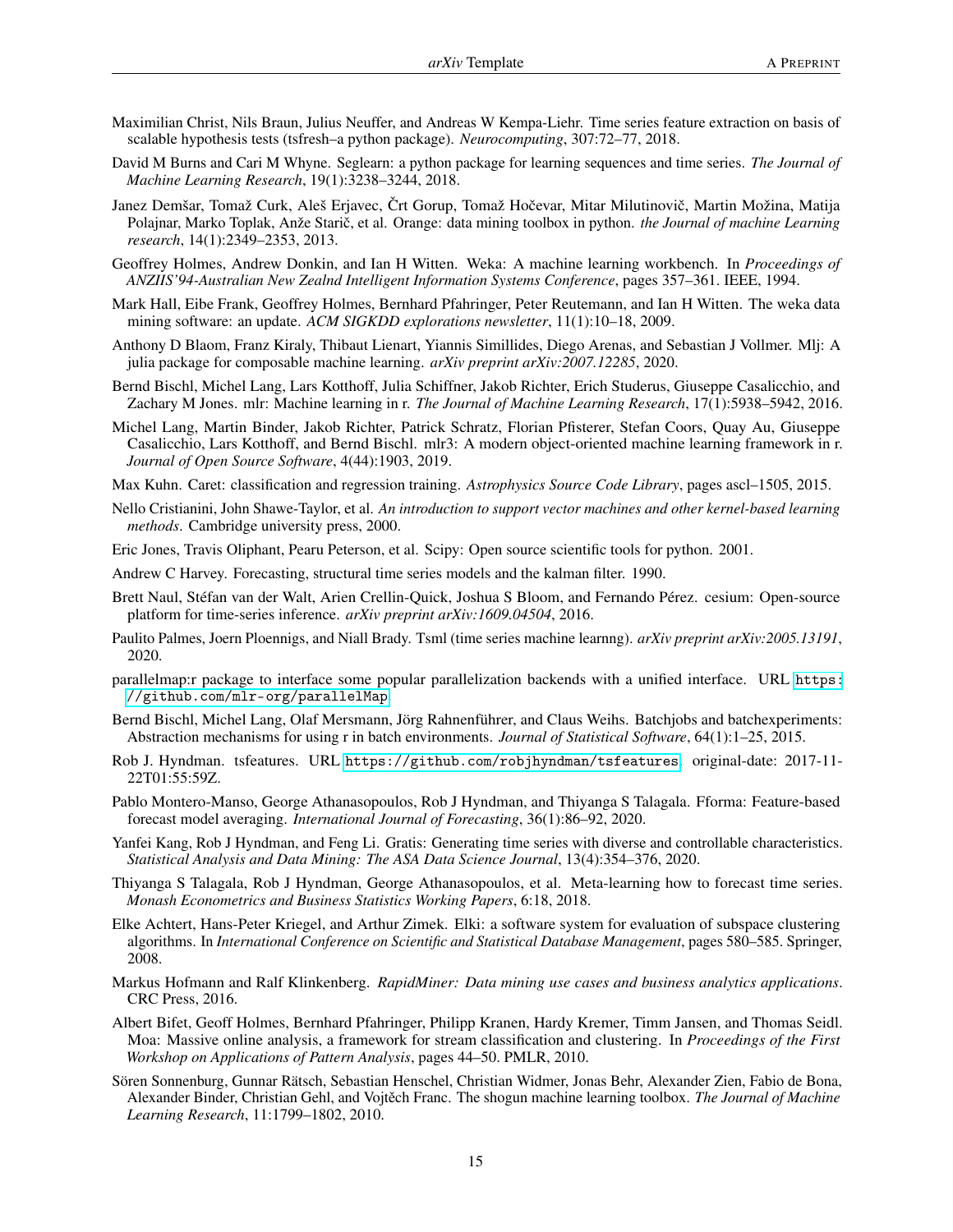- <span id="page-15-0"></span>Yue Zhao, Zain Nasrullah, and Zheng Li. Pyod: A python toolbox for scalable outlier detection. *arXiv preprint arXiv:1901.01588*, 2019.
- <span id="page-15-1"></span>Yue Zhao, Xueying Ding, Jianing Yang, and Haoping Bai. Suod: Toward scalable unsupervised outlier detection. *arXiv preprint arXiv:2002.03222*, 2020a.
- <span id="page-15-2"></span>Valentino Constantinou. Pynomaly: Anomaly detection using local outlier probabilities (loop). *Journal of Open Source Software*, 3(30):845, 2018.
- <span id="page-15-3"></span>S Hido. Jubatus: Distributed online machine learning framework for big data. *Proc. of the 1st Extremely Large Databases (XLDB) Asia*, 2012.
- <span id="page-15-4"></span>Max Halford, Geoffrey Bolmier, Raphael Sourty, Robin Vaysse, and Adil Zouitine. creme, a python library for online machine learning, 2019.
- <span id="page-15-5"></span>Jacob Montiel, Jesse Read, Albert Bifet, and Talel Abdessalem. Scikit-multiflow: A multi-output streaming framework. *The Journal of Machine Learning Research*, 19(1):2915–2914, 2018.
- <span id="page-15-6"></span>Jacob Montiel, Max Halford, Saulo Martiello Mastelini, Geoffrey Bolmier, Raphael Sourty, Robin Vaysse, Adil Zouitine, Heitor Murilo Gomes, Jesse Read, Talel Abdessalem, and Albert Bifet. River: machine learning for streaming data in python, 2020.
- <span id="page-15-7"></span>Arundo. Anomaly detection toolkit (adtk). *Online Code Repos*, 2020. URL <https://github.com/arundo/adtk>.
- <span id="page-15-8"></span>Selim F Yilmaz and Suleyman S Kozat. Pysad: A streaming anomaly detection framework in python. *arXiv preprint arXiv:2009.02572*, 2020.
- <span id="page-15-9"></span>Kwei-Herng Lai, Daochen Zha, Guanchu Wang, Junjie Xu, Yue Zhao, Devesh Kumar, Yile Chen, Purav Zumkhawaka, Minyang Wan, Diego Martinez, and Xia Hu. Tods: An automated time series outlier detection system. *Proceedings of the AAAI Conference on Artificial Intelligence*, 35(18):16060–16062, May 2021.
- <span id="page-15-10"></span>A Stanway. Etsy skyline. *Online Code Repos*, 2013. URL <https://github.com/etsy/skyline>.
- <span id="page-15-11"></span>Hirofumi Tsuruta. banpei - anomaly detection library based on singular spectrum transformation(sst). URL [https:](https://github.com/tsurubee/banpei) [//github.com/tsurubee/banpei](https://github.com/tsurubee/banpei).
- <span id="page-15-12"></span>bokeh : Interactive data visualization in the browser, from python. URL <https://github.com/bokeh/bokeh>.
- <span id="page-15-13"></span>Kyle Hundman, Valentino Constantinou, Christopher Laporte, Ian Colwell, and Tom Soderstrom. Detecting spacecraft anomalies using lstms and nonparametric dynamic thresholding. In *Proceedings of the 24th ACM SIGKDD international conference on knowledge discovery & data mining*, pages 387–395, 2018.
- <span id="page-15-14"></span>Maxi Fischer, Willi Gierke, Thomas Kellermeier, Ajay Kesar, Axel Stebner, and Daniel Thevessen. Anomaly detection on time series: An evaluation of deep learning methods, 2019. URL [https://github.com/KDD-OpenSource/](https://github.com/KDD-OpenSource/DeepADoTS) [DeepADoTS](https://github.com/KDD-OpenSource/DeepADoTS).
- <span id="page-15-15"></span>Alexander Lavin and Subutai Ahmad. Evaluating real-time anomaly detection algorithms–the numenta anomaly benchmark. In *2015 IEEE 14th International Conference on Machine Learning and Applications (ICMLA)*, pages 38–44. IEEE, 2015.
- <span id="page-15-16"></span>Rob J Hyndman. Cran task view: Time series analysis. *Online Code Repos*, 2021. URL [https://github.com/](https://github.com/pridiltal/ctv-AnomalyDetection) [pridiltal/ctv-AnomalyDetection](https://github.com/pridiltal/ctv-AnomalyDetection).
- <span id="page-15-17"></span>Sagar S Badhiye and PN Chatur. A review on time series dimensionality reduction. *HELIX*, 8(5):3957–3960, 2018.
- <span id="page-15-18"></span>Katerina Lepenioti, Alexandros Bousdekis, Dimitris Apostolou, and Gregoris Mentzas. Prescriptive analytics: Literature review and research challenges. *International Journal of Information Management*, 50:57–70, 2020.
- <span id="page-15-19"></span>Mehdi Mohammadi, Ala Al-Fuqaha, Sameh Sorour, and Mohsen Guizani. Deep learning for iot big data and streaming analytics: A survey. *IEEE Communications Surveys & Tutorials*, 20(4):2923–2960, 2018.
- <span id="page-15-20"></span>Yang Zhao, Chaobo Zhang, Yiwen Zhang, Zihao Wang, and Junyang Li. A review of data mining technologies in building energy systems: Load prediction, pattern identification, fault detection and diagnosis. *Energy and Built Environment*, 1(2):149–164, 2020b.
- <span id="page-15-21"></span>Scott L Zeger, Rafael Irizarry, and Roger D Peng. On time series analysis of public health and biomedical data. *Annu. Rev. Public Health*, 27:57–79, 2006.
- <span id="page-15-22"></span>Omer Berat Sezer, Mehmet Ugur Gudelek, and Ahmet Murat Ozbayoglu. Financial time series forecasting with deep learning : A systematic literature review: 2005–2019. *Applied Soft Computing*, 90:106181, 2020. ISSN 1568-4946. doi[:https://doi.org/10.1016/j.asoc.2020.106181.](https://doi.org/https://doi.org/10.1016/j.asoc.2020.106181) URL [https://www.sciencedirect.com/science/article/](https://www.sciencedirect.com/science/article/pii/S1568494620301216) [pii/S1568494620301216](https://www.sciencedirect.com/science/article/pii/S1568494620301216).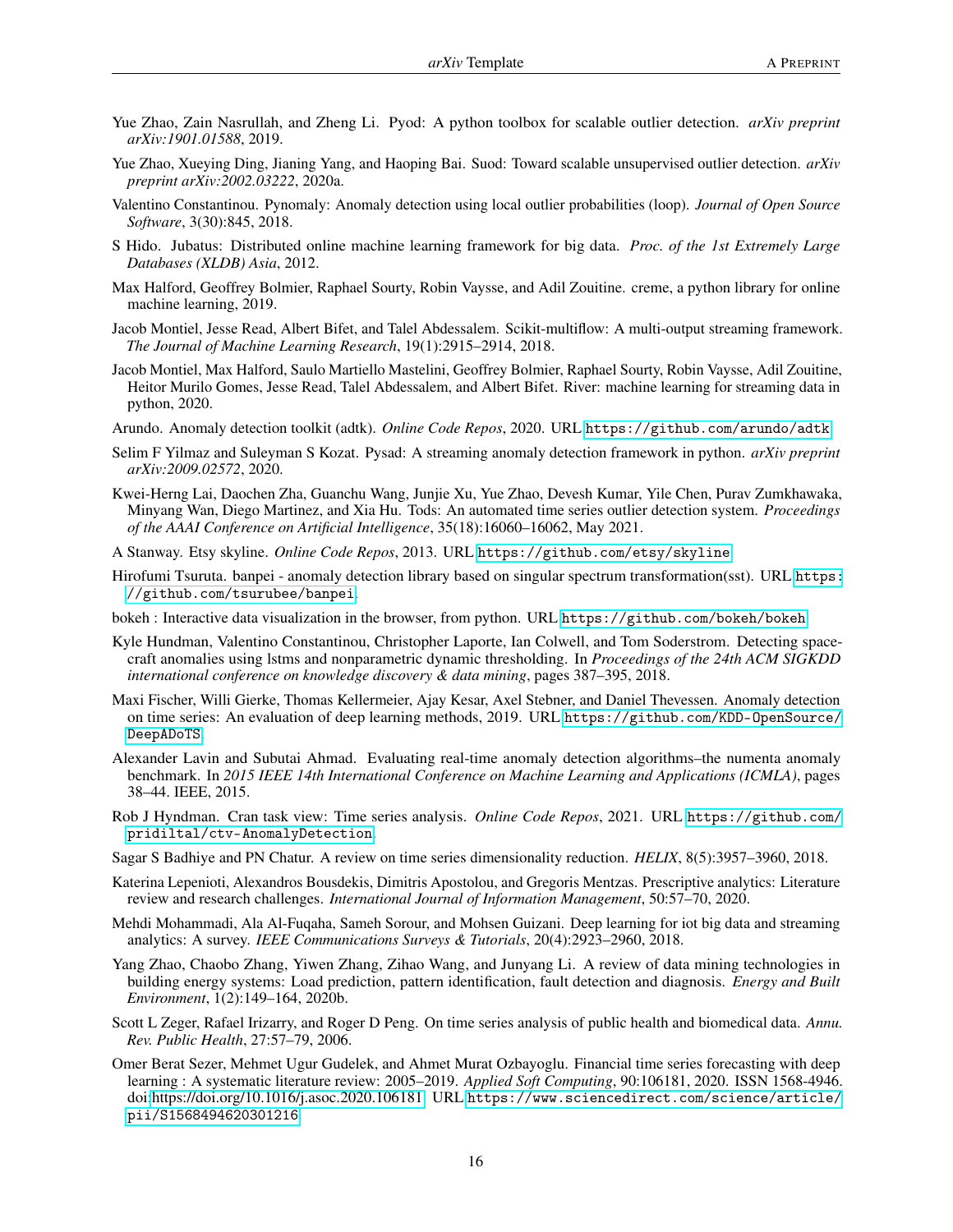- <span id="page-16-0"></span>Igor Stančin and Alan Jović. An overview and comparison of free python libraries for data mining and big data analysis. In *2019 42nd International Convention on Information and Communication Technology, Electronics and Microelectronics (MIPRO)*, pages 977–982. IEEE, 2019.
- <span id="page-16-1"></span>Jeffrey Ray and Marcello Trovati. A survey of topological data analysis (tda) methods implemented in python. In *International conference on intelligent networking and collaborative systems*, pages 594–600. Springer, 2017.
- <span id="page-16-2"></span>S Thivaharan, G Srivatsun, and S Sarathambekai. A survey on python libraries used for social media content scraping. In *2020 International Conference on Smart Electronics and Communication (ICOSEC)*, pages 361–366. IEEE, 2020.
- <span id="page-16-3"></span>Rocio Joo, Matthew E Boone, Thomas A Clay, Samantha C Patrick, Susana Clusella-Trullas, and Mathieu Basille. Navigating through the r packages for movement. *Journal of Animal Ecology*, 89(1):248–267, 2020.
- <span id="page-16-4"></span>Louise J Slater, Guillaume Thirel, Shaun Harrigan, Olivier Delaigue, Alexander Hurley, Abdou Khouakhi, Ilaria Prosdocimi, Claudia Vitolo, and Katie Smith. Using r in hydrology: a review of recent developments and future directions. *Hydrology and Earth System Sciences*, 23(7):2939–2963, 2019.
- <span id="page-16-5"></span>Markus Löning, Anthony Bagnall, Sajaysurya Ganesh, Viktor Kazakov, Jason Lines, and Franz J Király. sktime: A unified interface for machine learning with time series. *arXiv preprint arXiv:1909.07872*, 2019.
- <span id="page-16-6"></span>Romain Tavenard, Johann Faouzi, Gilles Vandewiele, Felix Divo, Guillaume Androz, Chester Holtz, Marie Payne, Roman Yurchak, Marc Rußwurm, Kushal Kolar, et al. Tslearn, a machine learning toolkit for time series data. *J. Mach. Learn. Res.*, 21(118):1–6, 2020.
- <span id="page-16-7"></span>Johann Faouzi and Hicham Janati. pyts: A python package for time series classification. *J. Mach. Learn. Res.*, 21:46–1, 2020.
- <span id="page-16-8"></span>Tim Januschowski, Jan Gasthaus, and Yuyang Wang. Open-source forecasting tools in python. *Foresight: The International Journal of Applied Forecasting*, (55), 2019.
- <span id="page-16-9"></span>Alina Beygelzimer, John Langford, and Bianca Zadrozny. Machine learning techniques—reductions between prediction quality metrics. In *Performance Modeling and Engineering*, pages 3–28. Springer, 2008.
- <span id="page-16-10"></span>Gianluca Bontempi. Machine learning strategies for time series prediction. *European Business Intelligence Summer School, Hammamet, Lecture*, pages 1–128, 2013.
- <span id="page-16-11"></span>Ben D Fulcher and Nick S Jones. hctsa: A computational framework for automated time-series phenotyping using massive feature extraction. *Cell systems*, 5(5):527–531, 2017.
- <span id="page-16-12"></span>Rob J Hyndman and Yeasmin Khandakar. Automatic time series forecasting: the forecast package for r. *Journal of statistical software*, 27(1):1–22, 2008.
- <span id="page-16-13"></span>Taylor G Smith et al. pmdarima: Arima estimators for python. *Online Code Repos*, 309, 2017. URL [http:](http://www.alkaline-ml.com/pmdarima) [//www.alkaline-ml.com/pmdarima](http://www.alkaline-ml.com/pmdarima).
- <span id="page-16-14"></span>Ross Taylor. Pyflux: An open source time series library for python, 2016.
- <span id="page-16-15"></span>Derek Snow. Atspy: Automated time series forecasting in python. *Available at SSRN 3580631*, 2020.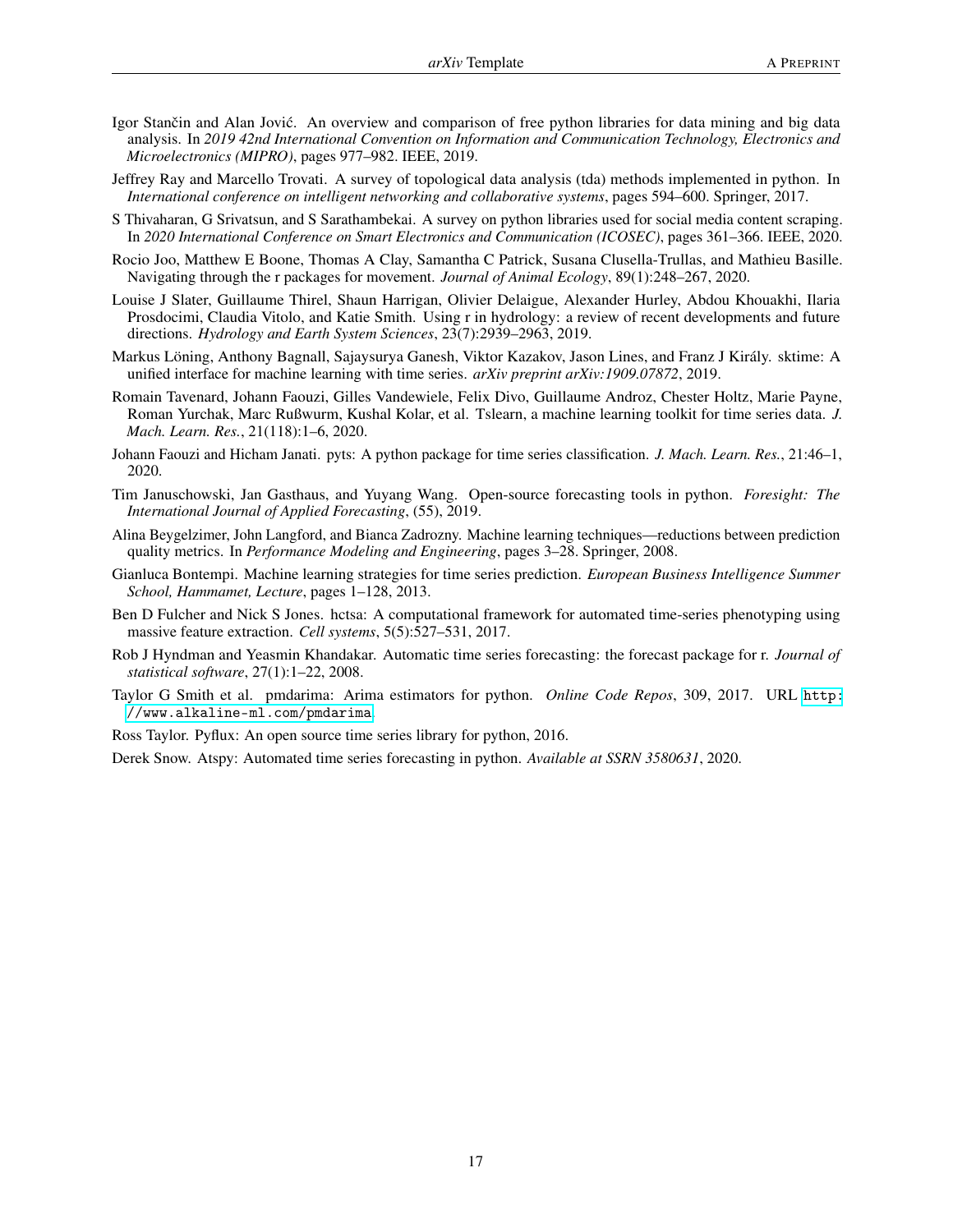<span id="page-17-0"></span>Table 3: Technical Specifications of a Time Series Analysis Framework. Table 3: Technical Specifications of a Time Series Analysis Framework.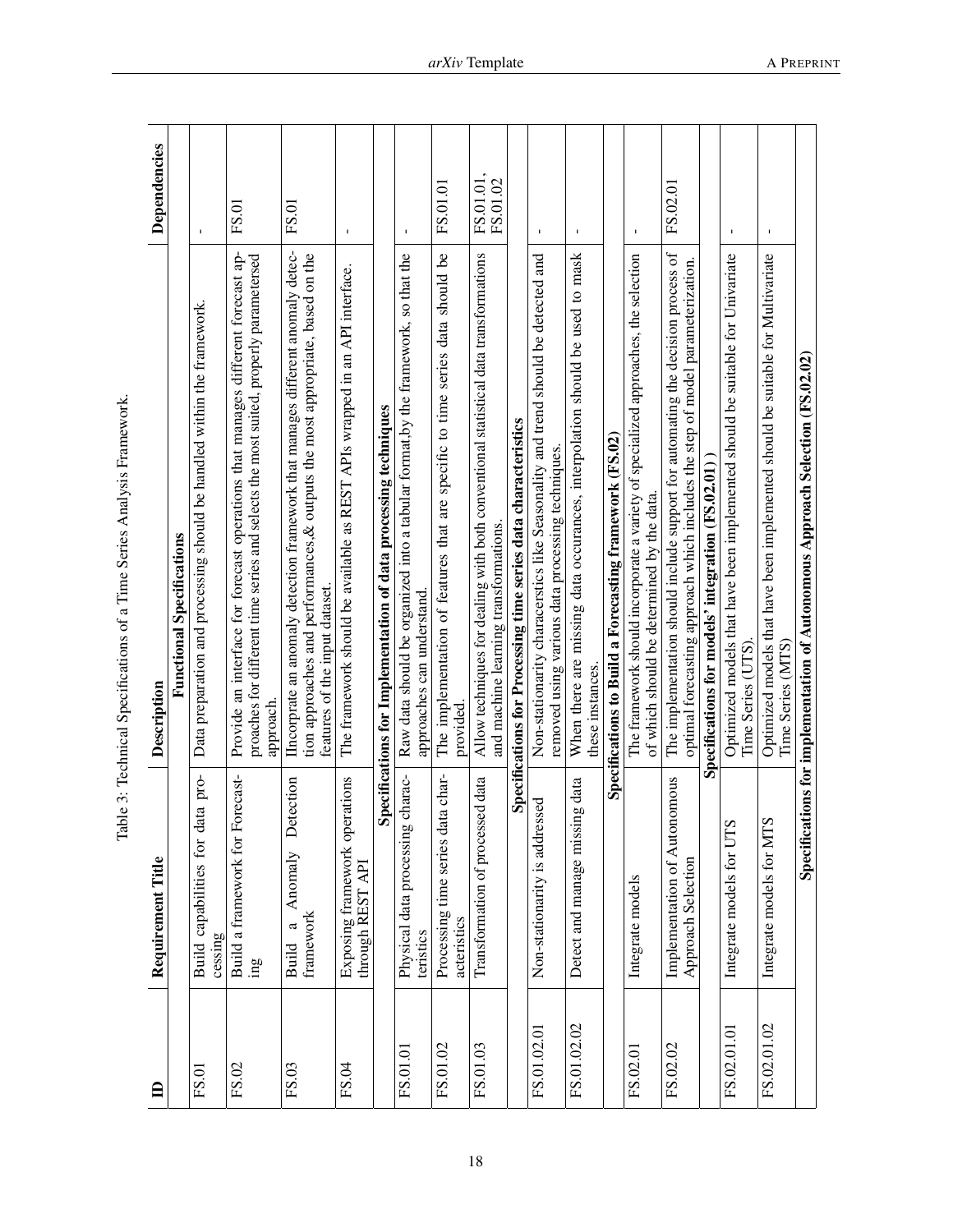| Given the dataset and its characteristics, the approach selector can evaluate ap-<br>proaches available in terms of their quality. | Once an approach is adopted, the selector should choose an approach to parametrize   FS.02.03.01<br>the results so as to maximize the quality of the results. | Performance Specifications | Processing time for Approach Se-   The Approach Selector should take into consideration the processing time for each<br>approach. | The Approach Selector should be implemented in such a way that it minimizes the<br>time required for selection. | <b>Quality Specifications</b> | According to a given benchmark, the framework should define a minimum accu-<br>racy. |  |
|------------------------------------------------------------------------------------------------------------------------------------|---------------------------------------------------------------------------------------------------------------------------------------------------------------|----------------------------|-----------------------------------------------------------------------------------------------------------------------------------|-----------------------------------------------------------------------------------------------------------------|-------------------------------|--------------------------------------------------------------------------------------|--|
| odel<br>Select the most fitting mc                                                                                                 | Select the most fitting parameter<br>values                                                                                                                   |                            | lection                                                                                                                           | Selection processing time                                                                                       |                               | Optimum Threshold                                                                    |  |
| FS.02.02.01                                                                                                                        | FS.02.02.02                                                                                                                                                   |                            | <b>PS.01</b>                                                                                                                      | PS.02                                                                                                           |                               | QS.01                                                                                |  |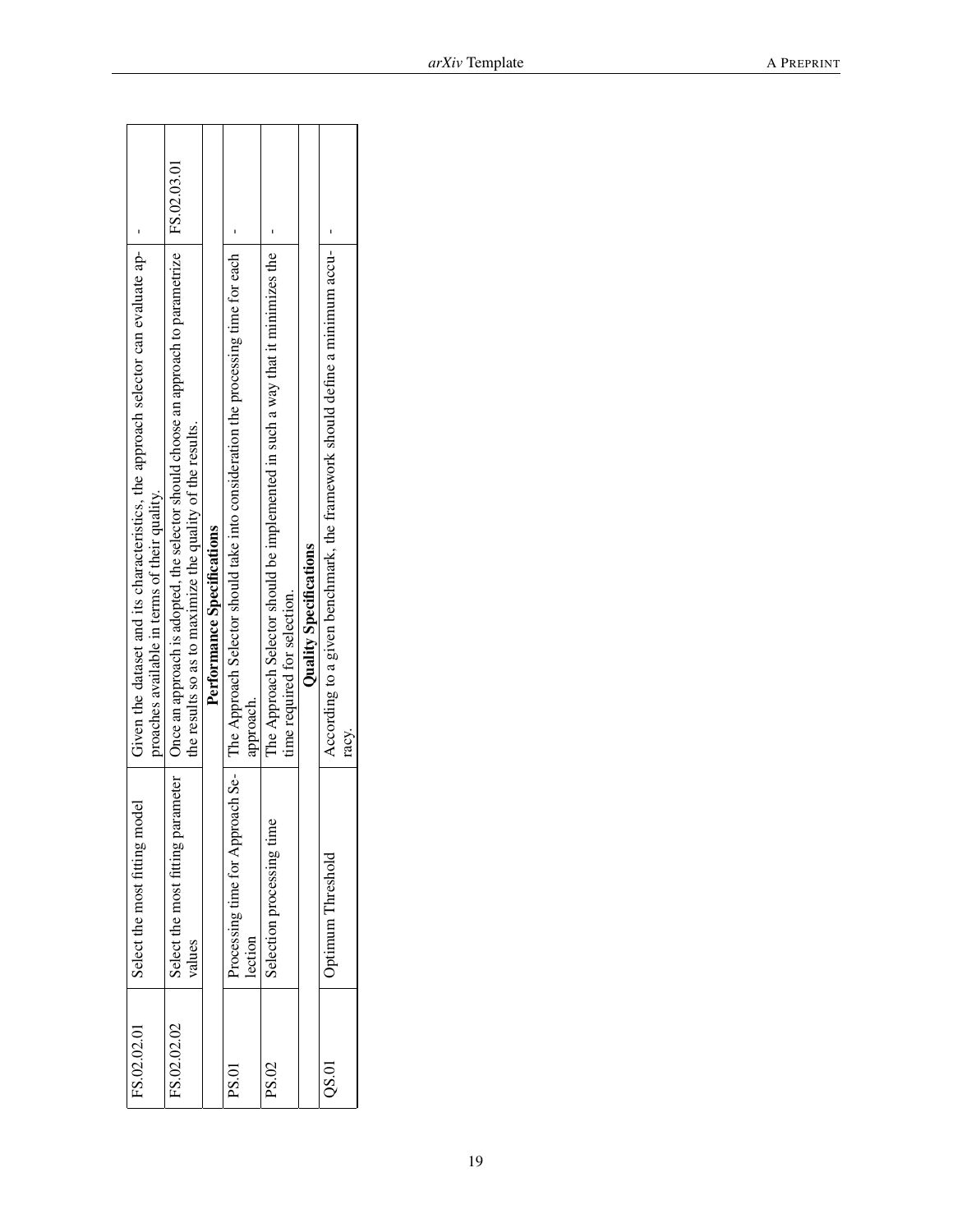|                                    |               |        |        | Tasks  |      |      |      |                 |                 | Data Preparation |                 |     |            | Dataset |                        | Evaluation |                |
|------------------------------------|---------------|--------|--------|--------|------|------|------|-----------------|-----------------|------------------|-----------------|-----|------------|---------|------------------------|------------|----------------|
| <b>Tool Name</b>                   | <b>TSK1</b>   | TSK2   | TSK3   | TSK4   | TSK5 | TSK6 | TSK7 | DP <sub>1</sub> | DP <sub>2</sub> | DP3              | DP <sub>4</sub> | DP5 | <b>DS1</b> | DS2     | <b>EVL1</b>            | EVL2       | EVL3           |
| ♦<br><b>ADTK</b>                   |               |        |        | ÷      |      | ÷    |      |                 |                 | ÷                |                 |     |            |         |                        |            | ÷              |
| ♦<br>arch                          | $\cdot \cdot$ |        |        |        |      |      |      |                 |                 |                  |                 |     | ÷          | ÷       |                        | ÷          |                |
| ♦<br>atspy                         | ÷             |        |        |        |      |      |      |                 | ÷               | ÷                | ÷               |     |            |         | ÷                      | ÷          | ÷              |
| ∛<br>banpei                        |               |        |        | ÷      |      |      | ÷    |                 |                 |                  |                 |     |            |         |                        |            |                |
| ∣≎<br>cesium                       |               |        |        |        |      |      |      |                 |                 |                  | ÷               |     |            |         |                        |            |                |
| ∗<br>Caret in R                    | ÷             |        |        |        |      |      |      |                 | ÷               |                  |                 |     |            | ÷       | ÷                      | ÷          | ÷              |
| ∣∗<br><b>CRAN Task View</b>        | ÷             |        | ÷      | ÷      |      | ÷    | ÷    | ÷               | ÷               | ÷                |                 | ÷   | ÷          | ÷       | ÷                      | ÷          | ÷              |
| ø<br>darts                         | ÷             |        |        |        |      |      |      |                 | ÷               | ÷                | ÷               |     | ÷          | ÷       |                        | ÷          | ÷              |
| ♦<br>DeepADoTS                     |               |        |        | ÷      |      |      |      |                 |                 |                  |                 |     |            |         |                        | ÷          | ÷              |
| ₫<br>deeptime                      | ÷             |        | $\div$ |        |      |      |      | ÷               |                 | ÷                | ÷               |     | ÷          |         |                        | ÷          | ÷              |
| ₿<br>deltapy                       | ÷             | ÷      |        |        |      |      |      | ÷               |                 | ÷                | ÷               | ÷   |            |         |                        |            |                |
| ♦<br>dtaidistance                  |               |        | ÷      |        |      |      |      |                 |                 |                  |                 | ÷   |            |         |                        |            | ÷              |
| ♦<br>EMD-signal                    |               |        |        |        |      |      |      |                 |                 | ÷                |                 |     |            |         |                        |            | ÷              |
| ÷<br>ELKI Data Mining              |               |        | ÷      | ÷      |      |      |      |                 |                 |                  |                 |     | ÷          | ÷       | ÷                      |            |                |
| ₿<br>flood-forecast                | ÷             |        |        |        |      |      |      |                 | ÷               |                  | ÷               |     |            |         |                        | ÷          | ÷              |
| ♦<br>gluonts                       | ÷             |        |        |        |      |      |      |                 | ÷               |                  | ÷               |     | ÷          | ÷       |                        | ÷          | ÷              |
| ♦<br>hcrystalball                  | ÷             |        |        |        |      |      |      |                 |                 |                  |                 |     | ÷          | ÷       | ÷                      | ÷          | ÷              |
| ♦<br>hmmlearn                      | ÷             |        |        |        |      |      |      |                 | ÷               |                  | ÷               |     | ÷          |         |                        |            |                |
| ♦<br>hypertools                    |               |        | ÷      |        |      |      |      | ÷               | ÷               |                  | ÷               |     |            |         |                        |            | ÷              |
| Jubatus                            | ÷             | ÷      | ÷      | ÷      |      |      |      |                 |                 |                  |                 |     |            |         |                        | ÷          | ÷              |
| ⋫<br>linearmodels                  |               |        |        |        |      |      |      |                 |                 |                  |                 |     |            | ÷       |                        | ÷          |                |
| luminaire <sup>*</sup>             | ÷             |        |        | ÷      |      |      | ÷    |                 | ÷               | ÷                | ÷               |     |            |         | ÷                      |            |                |
| Massive Online Analysis            | ÷             | ÷      | ÷      | $\div$ |      |      |      |                 | ÷               | ÷                | ÷               |     |            | ÷       | ÷                      | ÷          | ÷              |
| matrixprofile $\overline{\varphi}$ |               |        | ÷      | ÷      | ÷    | ÷    |      |                 | ÷               |                  |                 | ÷   |            | ÷       |                        |            | ÷              |
| ♦<br>mcfly                         |               | $\div$ |        |        |      |      |      |                 |                 |                  |                 |     |            |         | ÷                      |            | ÷              |
| ∗<br>MLR3                          | ÷             | ÷      | ÷      |        |      |      |      |                 | ÷               | ÷                |                 |     | ÷          | ÷       | ÷                      | ÷          | ÷              |
| ♦<br>neuralprophet                 | ÷             |        |        |        |      |      |      |                 | ÷               | ÷                | ÷               |     |            |         |                        |            | ÷              |
| nolds $\Phi$                       |               |        |        |        |      |      |      |                 | ÷               |                  |                 |     | ÷          | ÷       |                        | ÷          |                |
| ኞ<br>Numenta AB                    |               |        |        | ÷      |      |      | ÷    |                 |                 |                  |                 |     |            | ÷       | ÷                      | ÷          |                |
| ₿<br>Orange                        | ÷             |        |        |        |      |      |      |                 |                 | ÷                |                 |     |            |         |                        | ÷          | ÷              |
| ₿<br>pmdarima                      | ÷             |        |        |        |      |      |      |                 |                 | ÷                | ÷               |     |            | ÷       | ÷                      | ÷          | ÷              |
| ⇔<br>prophet                       | ÷             |        |        |        |      |      | ÷    |                 |                 | ÷                |                 |     |            |         |                        | ÷          | ÷              |
| $-$ pyaf                           | ÷             |        |        |        |      |      |      |                 | ÷               | ÷                | ÷               |     |            | ÷       | ÷                      | ÷          | ÷              |
|                                    |               |        |        |        |      |      |      |                 |                 |                  |                 |     |            |         | Continued on Next Page |            | $\ddot{\cdot}$ |

Table 4: Summary of Tools for TSA. Table 4: Summary of Tools for TSA.

<span id="page-19-0"></span>*arXiv* Template A PREPRINT